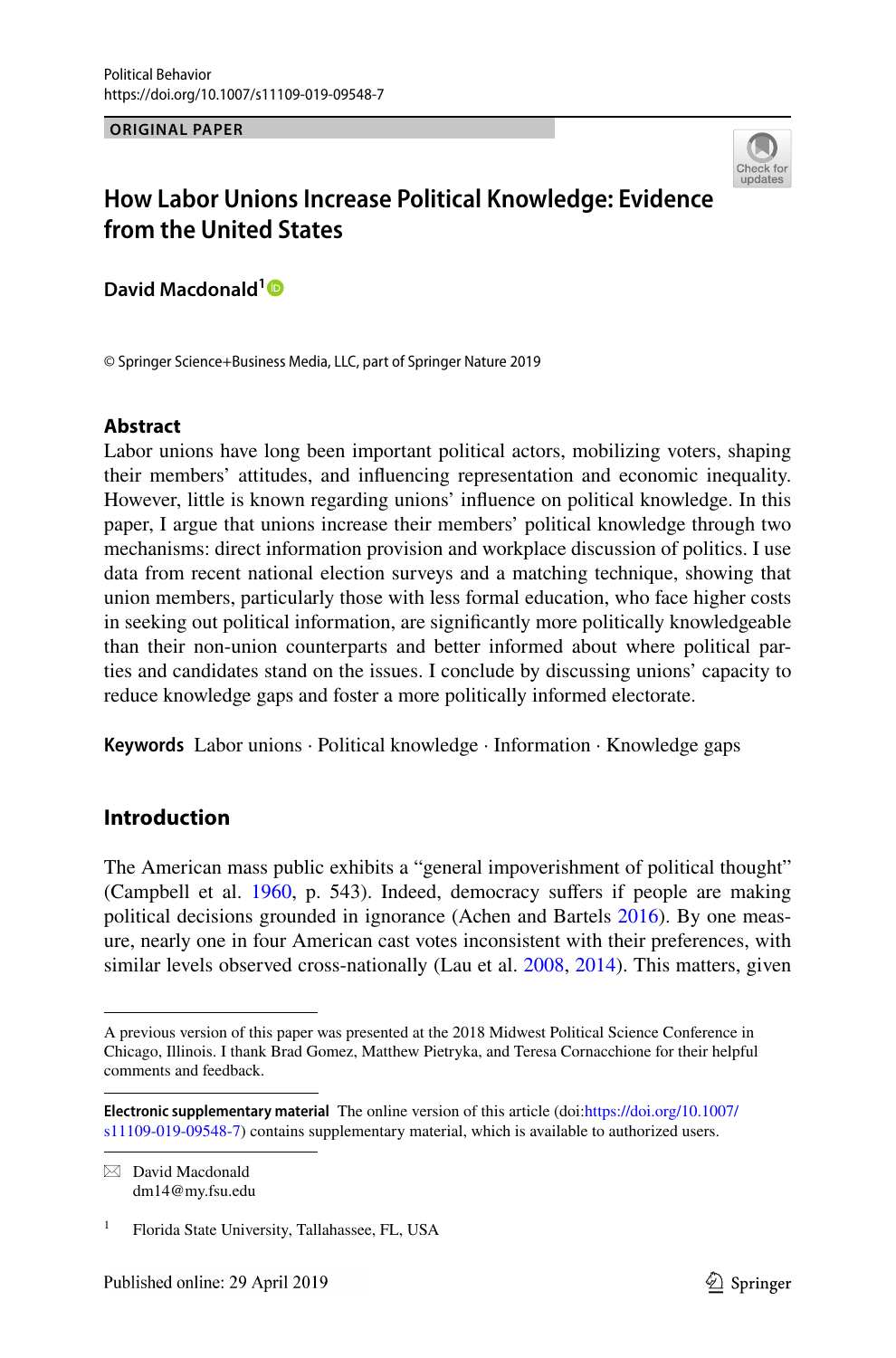that several recent presidential elections in the United States were decided by razor thin margins in a few swing states. Changes in the electorate's levels of political knowledge could have altered these results, potentially awarding the presidency to the other party (e.g., Bartels [1996;](#page-20-1) Fowler and Margolis [2014\)](#page-20-2).

Past research, examining the determinants of political knowledge, has empha-sized demographics such as education (e.g., Barabas et al. [2014](#page-20-3); Carpini et al. [1996](#page-20-4); Highton [2009](#page-21-1)), gender (e.g., Dolan [2011;](#page-20-5) Dow [2009;](#page-20-6) Fraile and Gomez [2017](#page-21-2); Mondak and Anderson [2004](#page-22-1); Jerit and Barabas [2016](#page-21-3)), and race (e.g., Abrajano [2015;](#page-19-1) Pérez [2015\)](#page-22-2), as well as media consumption (e.g., Barabas and Jerit [2009;](#page-20-7) Jr et al. [2000](#page-21-4); Jerit [2009;](#page-21-5) Mondak [1995](#page-22-3); Prior [2005\)](#page-22-4). Despite their long political prominence, labor unions have received scant attention in studies of political knowledge. Unions mobilize voters and increase political participation (e.g., Asher et al. [2001](#page-20-8); Flavin and Radcliff [2011;](#page-20-9) Francia and Orr [2014;](#page-21-6) Leighley and Nagler [2007\)](#page-22-5), and infuence their members' voting behavior (e.g., Francia and Bigelow [2010](#page-21-7)), and political attitudes (e.g., Ahlquist et al. [2014](#page-19-2); Kim and Margalit [2017;](#page-21-8) Mosimann and Pontusson  $2017$ ). Unions also shape public policy liberalism (Radcliff and Saiz [1998](#page-22-7)), economic inequality (e.g., Bartels [2008](#page-20-10); Bucci [2018](#page-20-11); Western and Rosenfeld  $2011$ ; Brady et al.  $2013$ ; Ahlquist  $2017$ ), and how elected officials vote (Becher et al. [2018](#page-20-13); Ellis [2013](#page-20-14); Flavin [2016](#page-20-15); Lamare [2016](#page-21-9)). Despite the important role that unions play in the political arena, we know very little about their infuence on political knowledge, a central construct in public opinion and political behavior (e.g., Althaus [2003](#page-20-16); Carpini et al. [1996;](#page-20-4) Zaller [1992\)](#page-23-1).

In this paper, I argue that labor unions infuence political knowledge, informing their members about politics through two mechanisms: direct information provision and workplace discussion. Across twenty advanced democracies, Iversen and Soskice ([2015\)](#page-21-10) fnd a positive association between union membership and political knowledge. While an important fnding, union membership is not the main variable of interest in their paper. As such, the mechanisms through which union membership infuences political knowledge are not fully considered, nor is heterogeneity in this relationship across educational attainment.

To assess the relationship between union membership and political knowledge, I employ survey data from the 2012 American National Election Study (ANES) and 2004 National Annenberg Election Study (NAES), and use exact matching to help address the non-random nature of union membership. Results show that union members, particularly those with the least formal education, who face greater costs in acquiring political information, are signifcantly more informed about general political knowledge, and more accurately perceive where political parties and candidates stand on a variety of issues.<sup>1</sup>

This paper contributes to our understanding of both political knowledge and of labor unions. It shows that political knowledge is not solely infuenced by factors such as education, gender, race, and media consumption. Labor unions can play an

<span id="page-1-0"></span><sup>&</sup>lt;sup>1</sup> Replication data, code to reproduce tables/figures for this paper, as well as the online supplemental appendix can be found at the *Political Behavior* Dataverse [\(https://dataverse.harvard.edu/dataverse/polbe](https://dataverse.harvard.edu/dataverse/polbehavior) [havior](https://dataverse.harvard.edu/dataverse/polbehavior)).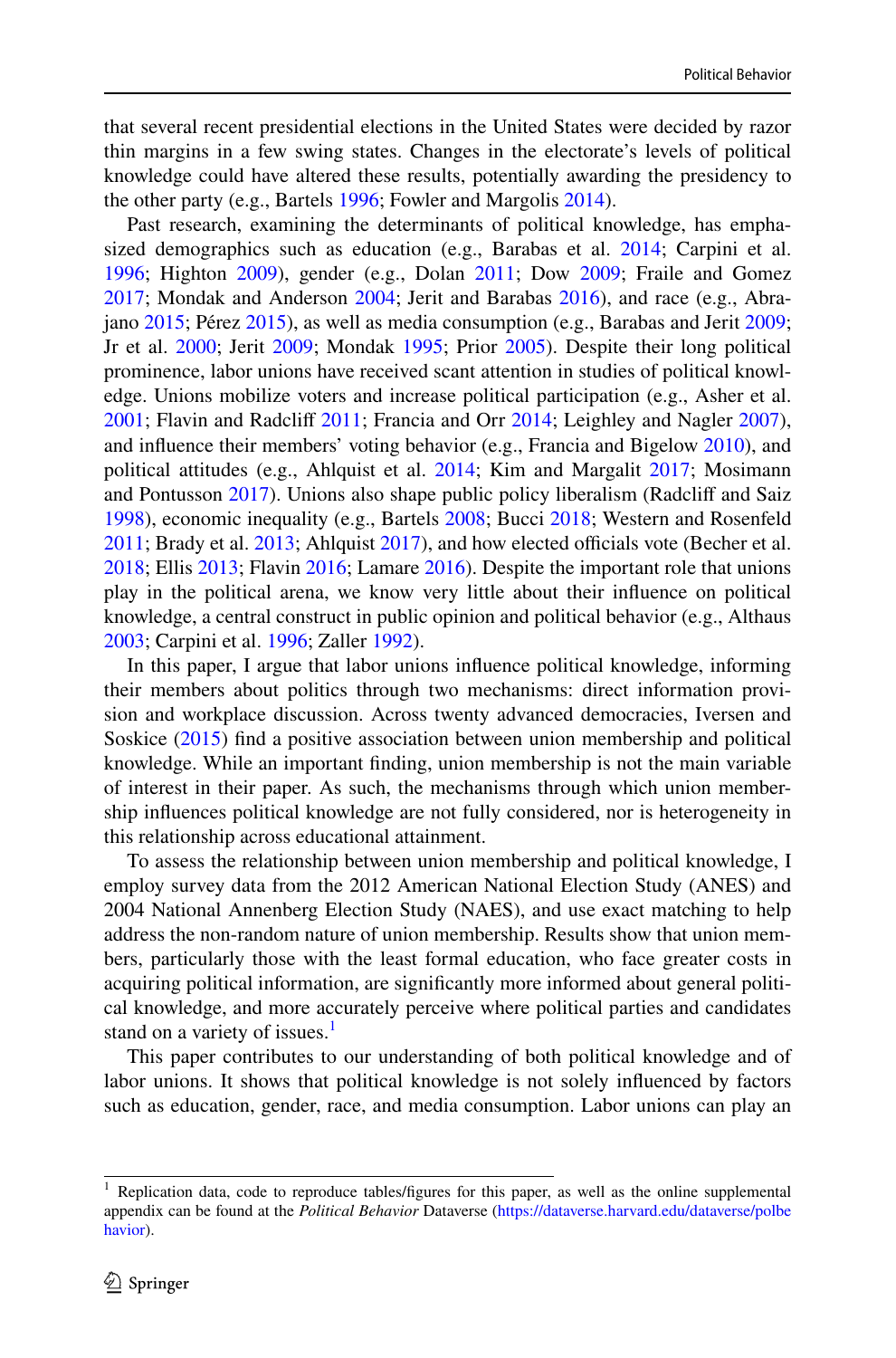important role as well. Declining union membership can thus deprive people, particularly the less educated, of a vital source of political information. This research also has implications for political equality. Labor unions can help to reduce "knowledge gaps" and bring more people into the political process, giving "voice" to those who would otherwise not be heard (Schlozman et al. [2012](#page-22-8)). As Carpini et al. [\(1996](#page-20-4), p. 8) note, "political information is to democratic politics what money is to economics: it is the currency of citizenship."

# **How Unions Inform Their Members**

I argue that two mechanisms, direct information provision, and workplace discussion of politics, increase the political knowledge levels of union members. Ideally, I could randomly assign union membership, or at least directly observe labor unions providing their members with political information. However, such a research design is not feasible with available survey data. Though I cannot randomly assign union membership, nor *directly* test these mechanisms, I make a strong efort to bring a variety of evidence to bear in support of these two mechanisms, building on a previous fnding by Iversen and Soskice [\(2015](#page-21-10)) that demonstrates a link between union membership and political knowledge.

#### **Direct Information Provision**

Labor unions are inherently political organizations, seeking to mobilize their nearly 16 million members for political action. In doing so, unions provide several direct sources of information to their members, sending out emails, newsletters, and fyers to their members. For example, the AFL-CIO, the largest union organization in the United States with nearly 13 million members, sends out weekly emails providing information about organizing efforts, legislative victories, and candidate endorsements (Francia [2006](#page-21-11), pp. 26–28). Unions also invest considerable time, money, and manpower into elections. As Asher et al. state, "the core of the political power of unions comes from their ability to deliver the votes of their members" (Asher et al. [2001](#page-20-8), p. 26). Indeed, union members participate at higher rates, both in the United States (e.g., Kerrissey and Schofer [2013;](#page-21-12) Leighley and Nagler [2007\)](#page-22-5) and crossnationally (e.g., Flavin and Radcliff  $2011$ ; Radcliff and Davis  $2000$ ). In mobilizing their members, unions also provide them with information, endorsing candidates and highlighting important issues. Labor unions' electoral activity provides a direct source of political information to their members. This campaign activity not only mobilizes voters, but also refects a considerable transmission of political information from unions to their members. Indeed, campaigns and electoral mobilization can help people to learn about the candidates and issues.(e.g., Arceneaux [2006](#page-20-17); Gelman and King [1993](#page-21-13); Holbrook [2002](#page-21-14); Peterson [2009](#page-22-10)).

Consider the following campaign activity by organized labor in recent election years. In 2004, 30 million union households received mail from the AFL-CIO, while 90 percent of union households in battleground states received some piece of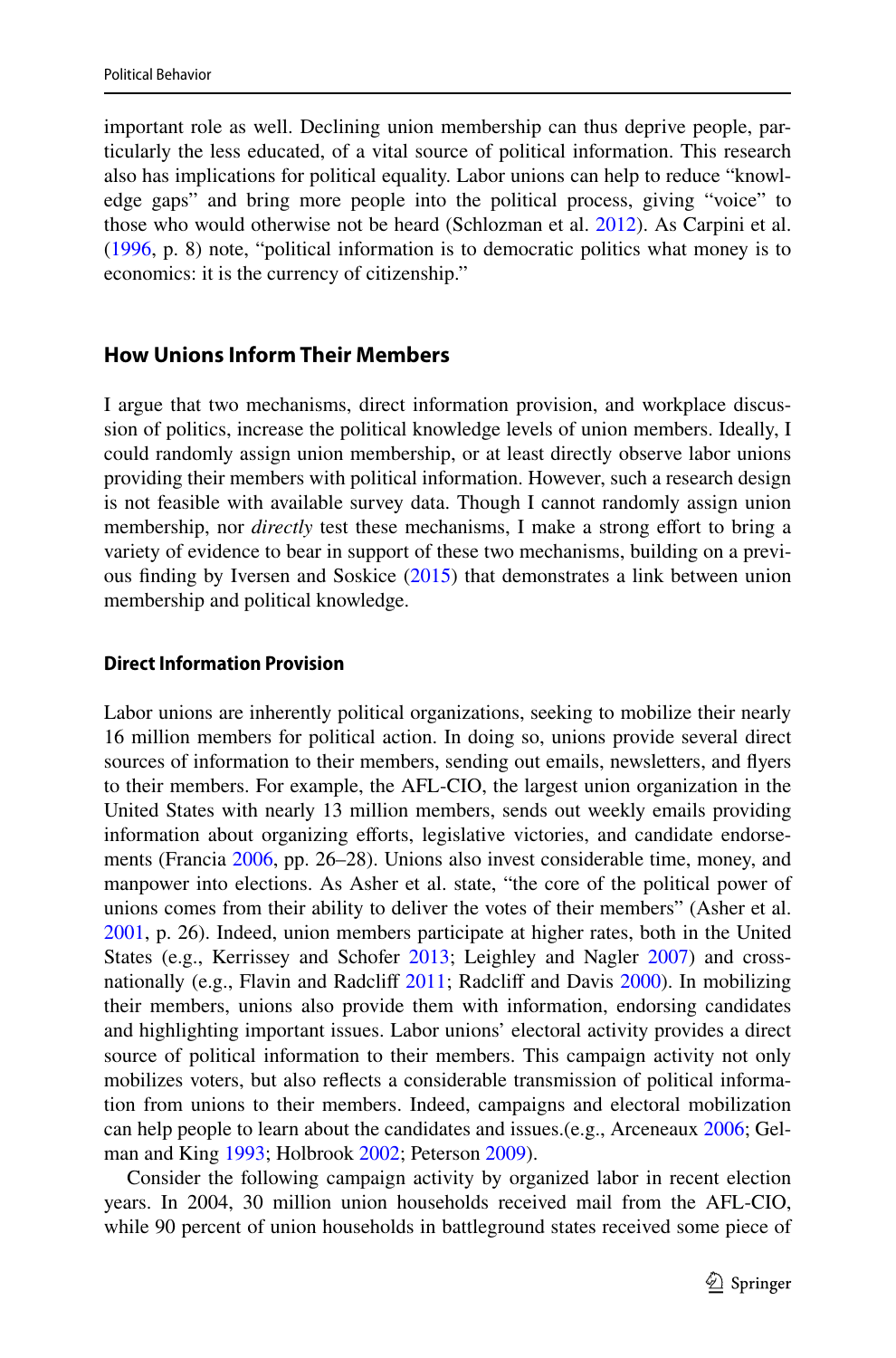political information from the AFL-CIO, be it a pamphlet, fyer, or newsletter (Francia [2006,](#page-21-11) p. 158). In the 2008 elections, 250,000 volunteers made 76 million phone calls, sent out 57 million pieces of mail, and distributed [2](#page-3-0)7 million worksite fliers.<sup>2</sup> In 2012, hundreds of thousands of union volunteers mobilized voters, knocking on doors and making phone calls, particularly in key swing states such as Ohio where  $800,000$  voters were contacted by union members.<sup>[3](#page-3-1)</sup> In 2016, the AFL-CIO enlisted thousands of volunteers and sent millions of pieces of mail in a massive mobilization effort encouraging members to vote and support pro-union candidates.<sup>4</sup>

In between elections, unions also keep their members abreast of political issues. The AFL-CIO's Legislative Action Committee (LAC) helps educate members about relevant legislation and how legislators have addressed issues (Francia [2006,](#page-21-11) p. 123). The AFL-CIO also sends out weekly emails to members providing information about organizing efforts, legislative victories, and endorsements of candidates (Francia [2006,](#page-21-11) pp. 26–28). Union leaders serve as liaisons for workers, communicating their concerns to politicians and then articulating elected officials' positions back to union employees (Zullo [2004](#page-23-2)). Union members receive this information relatively costlessly, while their non-union counterparts would have to invest time to seek out analogous information about salient legislation and political candidates. Consider the following press release from the AFL-CIO, a part of which is displayed in Fig. [1,](#page-4-0) regarding President Trump's proposed 2018 budget.<sup>[5](#page-3-3)</sup> Simply by belonging to a union organization such as the AFL-CIO, people receive a bullet-point summary of President Trump's budget proposal, something that is for most individuals, a complex policy to understand. In contrast, people who do not belong to a labor union are likely to face greater costs in obtaining and understanding information regarding this budget proposal.

The AFL-CIO's blog similarly made information available regarding the 2017 Republican tax bill, and then provides members with information about how to contact their senator and voice their opinion.<sup>[6](#page-3-4)</sup> Labor unions also make information available to their members regarding union stances on a variety of issues, including Supreme Court and cabinet nominations, immigration policies, and health care, providing members with a direct, top-down source of information about these political topics that their non-union counterparts likely lack, and would face greater costs in seeking out.<sup>[7](#page-3-5)</sup> Union members also have easy access to additional political information, receiving text messages and emails simply by entering their information on the AFL-CIO's website. In short, labor unions help to reduce the costs of

<span id="page-3-0"></span><sup>2</sup> [https://web.archive.org/web/20081106051952/http://blog.afcio.org/2008/11/05/union-voters-helpe](https://web.archive.org/web/20081106051952/http://blog.aflcio.org/2008/11/05/union-voters-helped-propel-obama-working-family-candidates-to-victory) [d-propel-obama-working-family-candidates-to-victory](https://web.archive.org/web/20081106051952/http://blog.aflcio.org/2008/11/05/union-voters-helped-propel-obama-working-family-candidates-to-victory).

<span id="page-3-1"></span><sup>3</sup> [https://thecaucus.blogs.nytimes.com/2012/11/07/labor-unions-claim-credit-for-obamas-victory/.](https://thecaucus.blogs.nytimes.com/2012/11/07/labor-unions-claim-credit-for-obamas-victory/)

<span id="page-3-2"></span><sup>4</sup> [https://afcio.org/press/releases/af-cio-plans-fnal-ground-game-labor-2016-campaign](https://aflcio.org/press/releases/afl-cio-plans-final-ground-game-labor-2016-campaign).

<span id="page-3-3"></span><sup>5</sup> [https://afcio.org/press/releases/af-cio-analysis-president-donald-trumps-fy-2018-budget.](https://aflcio.org/press/releases/afl-cio-analysis-president-donald-trumps-fy-2018-budget)

<span id="page-3-4"></span><sup>6</sup> [https://afcio.org/2017/11/16/house-republicans-throw-trillions-dollars-millionaires-and-corporations](https://aflcio.org/2017/11/16/house-republicans-throw-trillions-dollars-millionaires-and-corporations-hope-nobody-will)[hope-nobody-will](https://aflcio.org/2017/11/16/house-republicans-throw-trillions-dollars-millionaires-and-corporations-hope-nobody-will).

<span id="page-3-5"></span><sup>7</sup> [https://afcio.org/what-unions-do/social-economic-justice/advocacy/legislative-alerts](https://aflcio.org/what-unions-do/social-economic-justice/advocacy/legislative-alerts).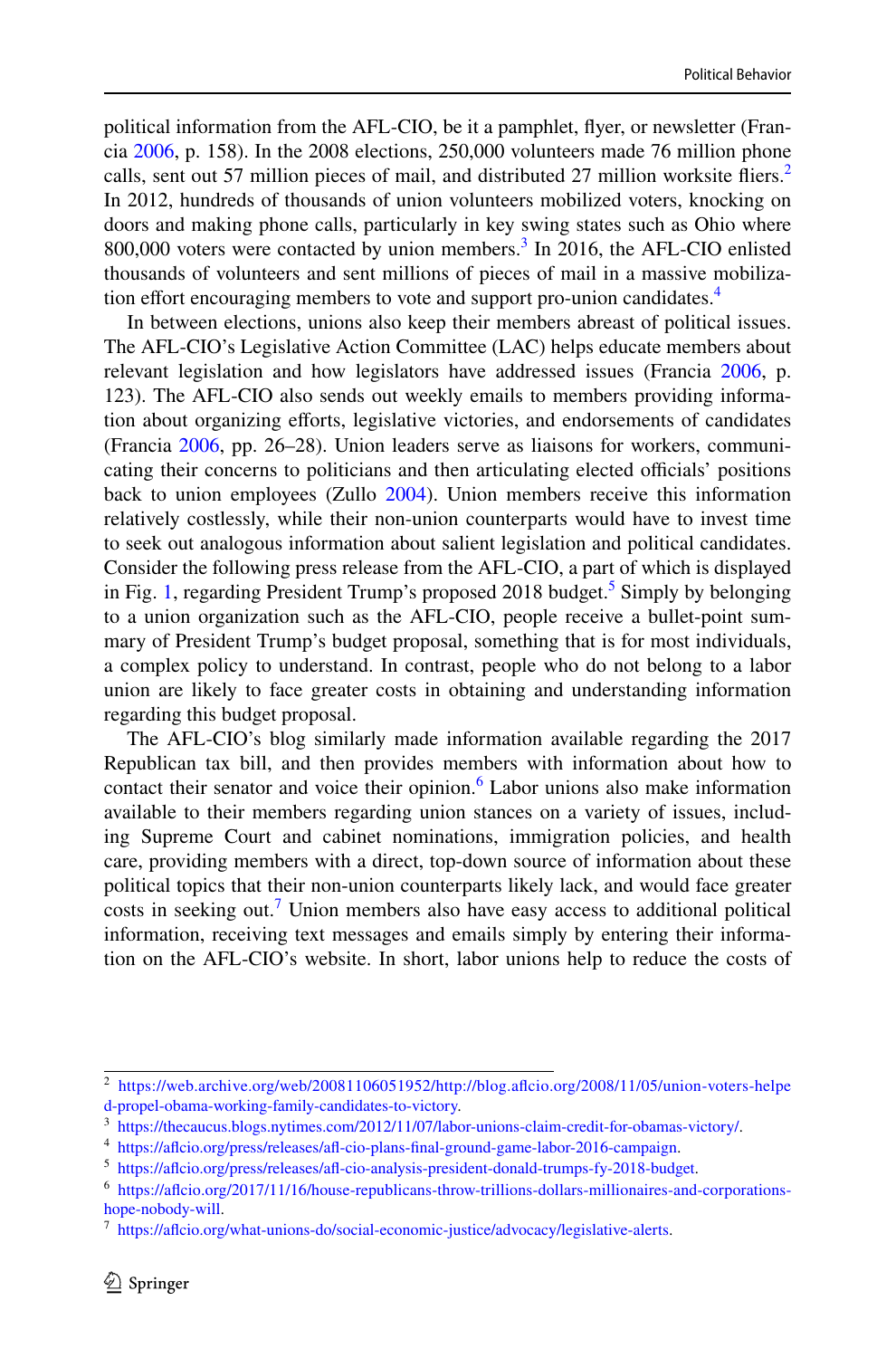#### **PRESS RELEASE**

# **AFL-CIO Analysis of President Donald** Trump's FY 2018 Budget

March 16, 2017

Here are some key highlights:

#### Department of Labor: Overall cut \$2.5 billion (-20.7%)

The budget makes it harder for workers to get the training they need in order to advance in their industry and to compete globally.

- Major cuts:
	- · Job training/employment/re-employment
	- · Senior Community Service Employment Program eliminated
	- o Job Corps
	- · Bureau of International Labor Affairs (ILAB) grants eliminated
	- · Safety and health training grants eliminated

#### Department of Health and Human Services: Overall cut \$12.6 billion (-16.2%)

People suffering from terminal diseases will be affected by lack of new medicines, and lowincome workers will not receive assistance to heat their homes during the cold months of winter.

- Cuts National Institutes of Health (NIH) funding by 18.3% (-\$5.8 billion)
- Eliminates the Low Income Home Energy Assistance Program (LIHEAP), which provides assistance to help low-income people heat and cool their homes
- Eliminates \$403 million in health professions and nursing training programs
- Restructures the Centers for Disease Control and Prevention and directs money to states through block grants
- Increases funding for opioid prevention and treatment services by \$500 million

<span id="page-4-0"></span>**Fig. 1** Unions provide their members with political information

acquiring knowledge about politics.<sup>[8](#page-4-1)</sup> Overall, unions provide their members with a variety of direct information sources, via emails, newsletters, and campaign mobilization, something that helps people to learn about the parties and candidates. In

<span id="page-4-1"></span><sup>8</sup> The AFL-CIO is an umbrella organization consisting of 56 labor unions, ranging from letter carriers, to metal workers, to carpenters, to teachers. This includes a large majority of the union members in the United States [https://www.infoplease.com/business-fnance/labor-unions/national-labor-organizati](https://www.infoplease.com/business-finance/labor-unions/national-labor-organizations-membership-over-100000) [ons-membership-over-100000](https://www.infoplease.com/business-finance/labor-unions/national-labor-organizations-membership-over-100000). A smaller umbrella organization is called Change to Win, which has over 5 million members and consists of: the United Farm Workers, SEIU, and the Teamsters [https://www.infu](https://www.influencewatch.org/labor-union/change-to-win/) [encewatch.org/labor-union/change-to-win/.](https://www.influencewatch.org/labor-union/change-to-win/) Though smaller than the AFL-CIO, this organization is similarly politically active. In short, most union members belong to a larger organization that is well-funded and politically active, and thus has the ability to easily provide political information to members, particularly in the era of modern electronic communication.



M N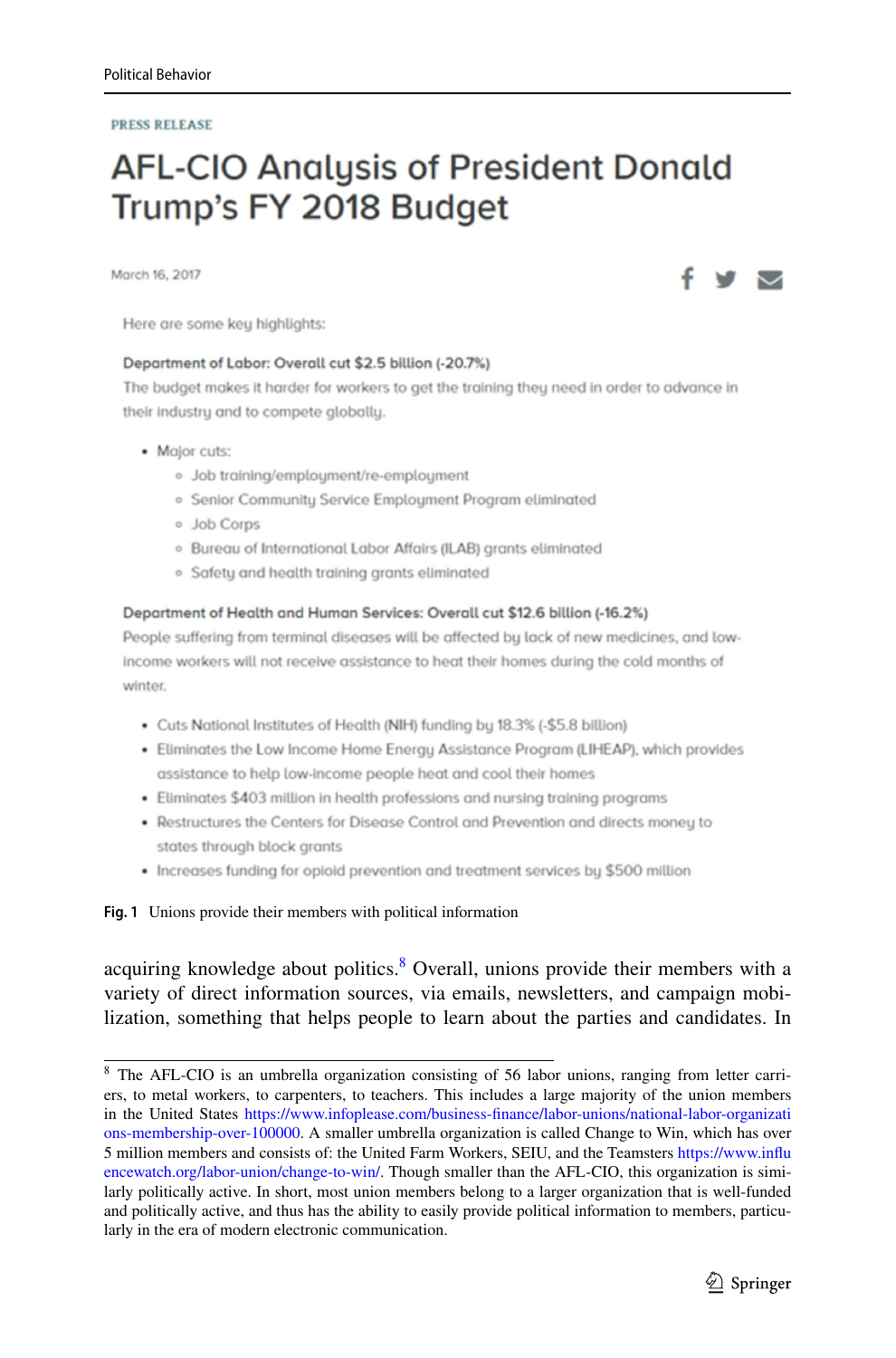short, unions' direct information provision to their members should result in union members being more politically knowledgeable than their non-union counterparts.

#### **Workplace Discussion of Politics**

Americans spend considerable time in the workplace. According to the 2015 American Time Use Survey from the Bureau of Labor Statistics (BLS), Americans work-ing full-time spent an average of 8.1 h a day engaged in work-related activities.<sup>[9](#page-5-0)</sup> The workplace is also a social environment. Most people do not perform their tasks in a solitary manner, but do so around and in collaboration with others. Democratic politics takes place in a similar fashion (e.g., Berelson et al. [1954](#page-20-18); Huckfeldt [2001;](#page-21-15) McClurg [2006](#page-22-11)), in that political discussion within social networks has the capacity to inform. Workplace discussion has the potential to cultivate social capital and thus the potential to inform. As Putnam [\(2000](#page-22-12), p. 343) notes, "social capital allows political information to spread."

Ahlquist et al. ([2014\)](#page-19-2) illustrate unions' informational capacity in a study of support for trade liberalization among unionized dockworkers in the U.S. West Coast. The authors note that unionized dockworkers have a material self-interest in supporting trade liberalization, as this would increase the volume of trade and thus the growth of dock work opportunities. However, these workers, represented by the International Longshore and Warehouse Union (ILWU), opposed the policy of trade liberalization and followed the position of the union in forming their views. Workers' attitudes on trade liberalization were infuenced by the union's position through a socialization mechanism with ILWU members being frequently exposed to union trade positions through meetings, union-managed training, and the union newspaper and website. Kim and Margalit [\(2017](#page-21-8)) also note labor unions' ability to inform their members via workplace discussion. Kim and Margalit found that the frequency with which trade issues were discussed increased members' familiarity with their unions' trade policy stances and infuenced their attitudes on free trade policy.

People who are in an environment where political discussion is more commonplace, are likely to be exposed to information about politics (e.g., Mutz and Mondak [2006;](#page-22-13) Straits [1991](#page-23-3)). Workplace discussion in and of itself is unlikely to facilitate political knowledge; the discussion must be politically relevant (Ronald and Huckfeldt [1998](#page-22-14)). This is more likely to be the case in union workplaces. Labor unions frequently hold meetings, and compared to other civic organizations such as voluntary groups or church, politics is much more likely to be a central theme (Kerrissey and Schofer [2013\)](#page-21-12). As such, union members are more likely (than their non-union counterparts) to be exposed to discussion about political candidates, parties, and issues. Table [1](#page-7-0) shows that union members report discussing politics at higher rates than their non-union counterparts, supporting the argument that political discussion, and thus the potential for political information transmission, is greater in union workplaces. Data from the 2004 National

<span id="page-5-0"></span><sup>9</sup> <https://www.bls.gov/news.release/pdf/atus.pdf>.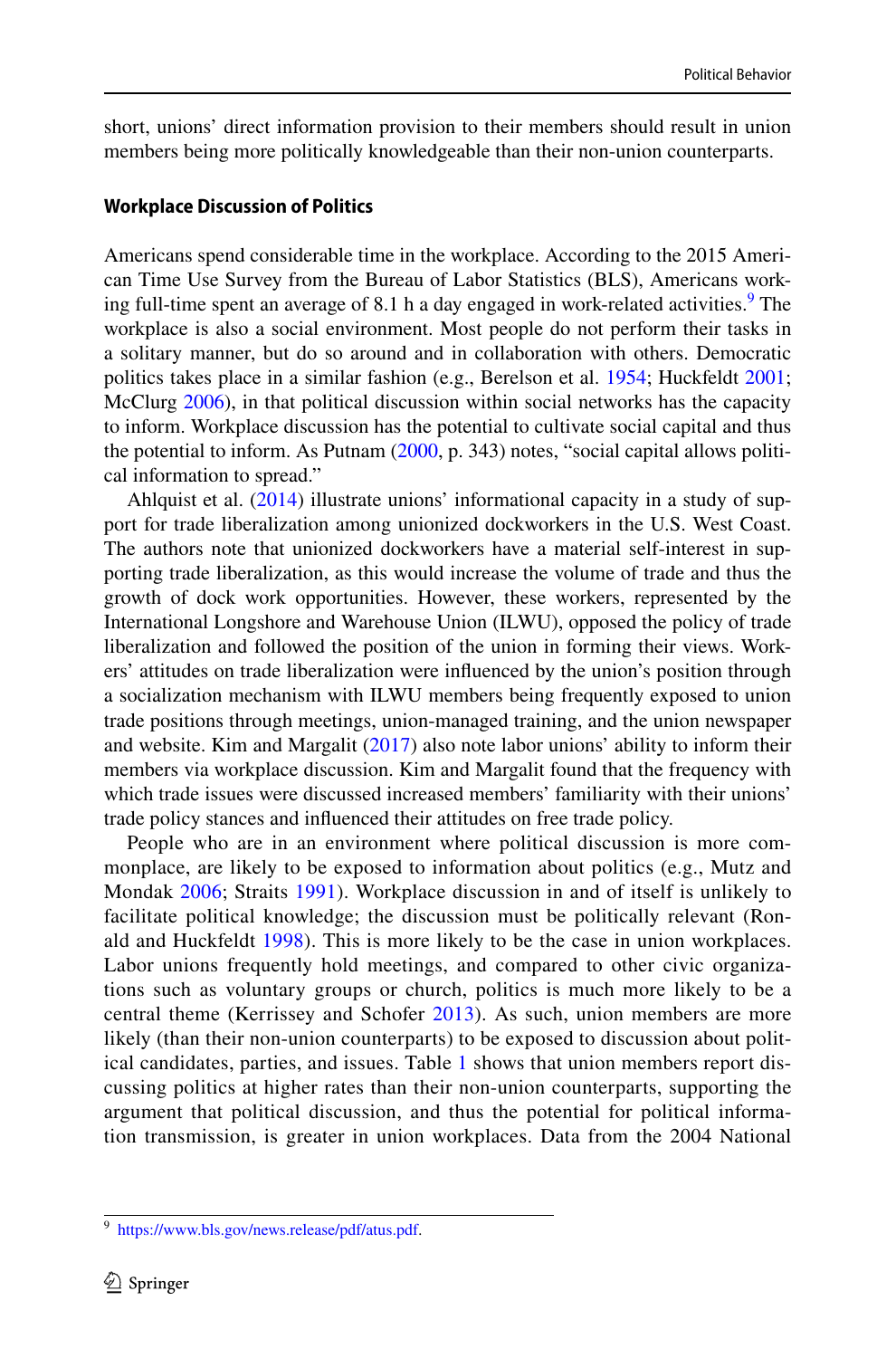Annenberg Election Study (NAES) in Table [2](#page-7-1) similarly shows that union members engage in more frequent workplace discussion of politics.

Discussion of politics is more commonplace in labor unions than in non-union workplaces. By having more opportunities in which to discuss politics, but also being in an environment where political discussion is more commonplace, union members can become more politically informed. Past research has utilized panel data to show that more frequent political discussion positively infuences political knowledge (e.g., Jr et al. [2005](#page-21-16), [2006](#page-21-17)). Engaging in more frequent political discussion, but also being exposed to more frequent discussion, i.e., what people likely experience simply by belonging to a union, should, I argue, infuence political knowledge. In short, discussion in the workplace, through the union, provides a means of acquiring information about politics.<sup>10</sup> Jerit et al.  $(2006)$  $(2006)$  argue that the context in which individuals are embedded, one characterized by a high volume of political information fows versus one in which people lack access to political information, can infuence their knowledge levels. In short, labor unions, via more frequent political discussion, ofer an information environment that promotes higher levels of political knowledge among their members.

#### **Unions, Education, and Political Knowledge**

As a result of two mechanisms: direct information provision to members, via emails, newsletters, and electoral mobilization, and workplace discussion of politics, union membership should be associated with higher levels of political knowledge. However, union membership should not have the same infuence on all individuals. It is costly to become politically informed (Downs [1957\)](#page-20-19). Not all people face the same costs, however. In particular, less educated individuals face greater costs in acquiring political information. As a result, "knowledge gaps" emerge among an already poorly informed mass public. This is troubling both for democratic governance and political equality. As Delli Carpini and Keeter [\(1996](#page-20-4), p. 5) note, "a central resource for democratic participation is political information."

Education is a powerful determinant of political knowledge and plays a crucial role in peoples' ability to evaluate candidates and understand politics (e.g., Galston [2001](#page-21-19); Rosenstone and Hansen [1993\)](#page-22-15). Indeed, engaging with the political world requires an investment of time (e.g., Brady et al. [1995](#page-20-20)) and expenditure of cognitive resources (e.g., Luskin [1990\)](#page-22-16). So too does acquiring political information (e.g., Carpini et al. [1996](#page-20-4); Zaller [1992\)](#page-23-1). For less educated individuals, acquiring political information is particularly costly, the result of lower cognitive capacity or less

<span id="page-6-0"></span><sup>&</sup>lt;sup>10</sup> In the Supplemental Appendix, I use data from the pre and post election components of the 2012 ANES (serving here as a panel), regressing post-election political knowledge on workplace discussion of politics, controlling for pre-election political knowledge, demographics, and interest in politics. The results from this regression show that more frequent workplace discussion of politics is positively and signifcantly associated with higher levels of political knowledge. I view this analysis as further evidence (and arguably stronger evidence than a cross-sectional analysis) in support of a proposed mechanism by which union membership infuences political knowledge, via workplace discussion of politics.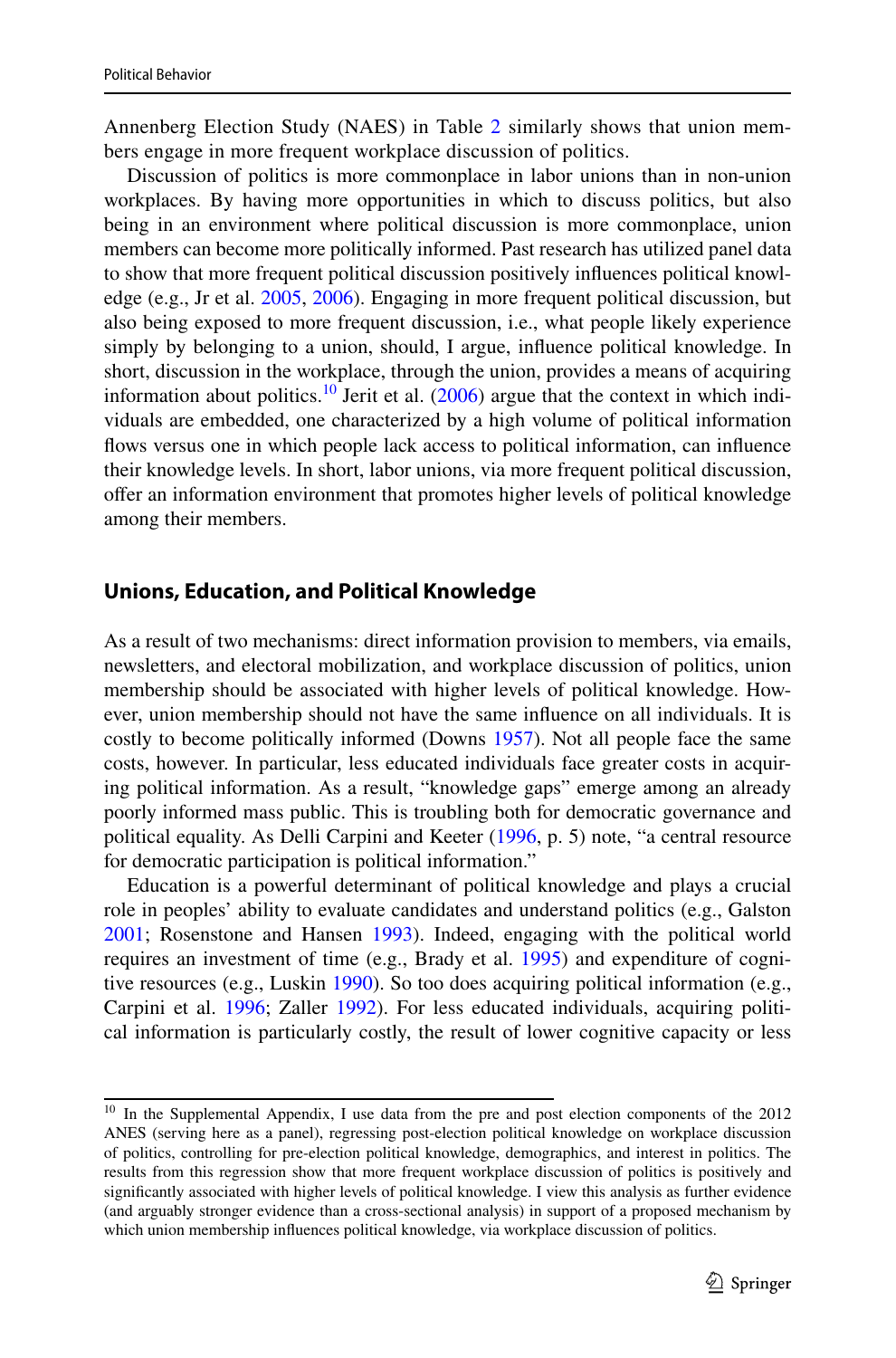|                   | Never |       | Hardly ever |       | Sometimes<br>A lot |       |      |       |  |
|-------------------|-------|-------|-------------|-------|--------------------|-------|------|-------|--|
|                   | $\%$  | N     | %           | N     | %                  |       | $\%$ |       |  |
| Union members     | 12.7  | (37)  | 22.7        | (66)  | 47.4               | (138) | 17.2 | (50)  |  |
| Non-union members | 17.0  | (381) | 31.0        | (695) | 40.4               | (904) | 11.6 | (259) |  |

<span id="page-7-0"></span>**Table 1** How often do you discuss politics at work? Source is the 2012 ANES

*Note* A *t* test shows a significant difference between union and non-union members ( $t = 4.013$ ,  $p = 0.000$ )

<span id="page-7-1"></span>**Table 2** How many days in the past week did you discuss politics with people at work? Source is the 2012 ANES

|                   | 0 days |           | $1-2$ days |          | $3-4$ days |         | $5-7$ days |         |  |
|-------------------|--------|-----------|------------|----------|------------|---------|------------|---------|--|
|                   | %      | N         | %          | N        | %          | N       | %          | N       |  |
| Union members     | 31.7   | (1969)    | 24.9       | (1542)   | 19.5       | (1210)  | 23.9       | (1483)  |  |
| Non-union members | 38.2   | (18, 183) | 26.4       | (12,585) | 17.4       | (8,278) | 18.0       | (8,600) |  |

*Note* A *t* test shows a significant difference between union and non-union members ( $t = 13.031$ ,  $p =$ 0.000)

exposure to political information that comes along with more years of formal education (Barabas et al. [2014\)](#page-20-3).

In a panel study of 50 neighborhoods in two Brazilian cities, Smith [\(2016](#page-22-17)) found that political discussion had a stronger infuence on the factual political knowledge levels of less educated individuals as it helped reduce the costs of acquiring political information. Campbell and Niemi ([2016\)](#page-20-21) found that stricter U.S. high school civics requirements, and the courses that accompanied them, increased students' political knowledge, but that these civics courses had a stronger infuence on the political knowledge of young people who were exposed to less political information at home and in their social networks. This disproportionately stronger infuence on the knowledge levels of people who are not regularly exposed to political information and who face greater costs in acquiring it, is something Campbell and Niemi term the "compensation hypothesis." I expect labor unions to similarly reduce informational costs. More highly educated people possess a greater store of factual political knowledge (Barabas et al. [2014](#page-20-3)), as well as the resources (Brady et al. [1995\)](#page-20-20), and cognitive capacity to more easily seek out and understand political information (e.g., Lau and Redlawsk [2006\)](#page-22-18). As such, union membership should have a weaker infuence on the political knowledge levels of the better educated than on the less well-educated.

Unions mobilize their members for political action (e.g., Flavin and Hartney [2015](#page-20-22); Leighley and Nagler [2007](#page-22-5); Radclif and Davis [2000](#page-22-9)), providing them with direct sources of political information (Zullo [2004](#page-23-2); Francia [2006\)](#page-21-11). They also refect a work environment in which politics are more likely to be discussed and thus political information disseminated (e.g., Kerrissey and Schofer [2013;](#page-21-12) Ahlquist et al. [2014](#page-19-2); Kim and Margalit [2017\)](#page-21-8). Both of these mechanisms, I argue, facilitate the flow of political information, resulting in union members being more politically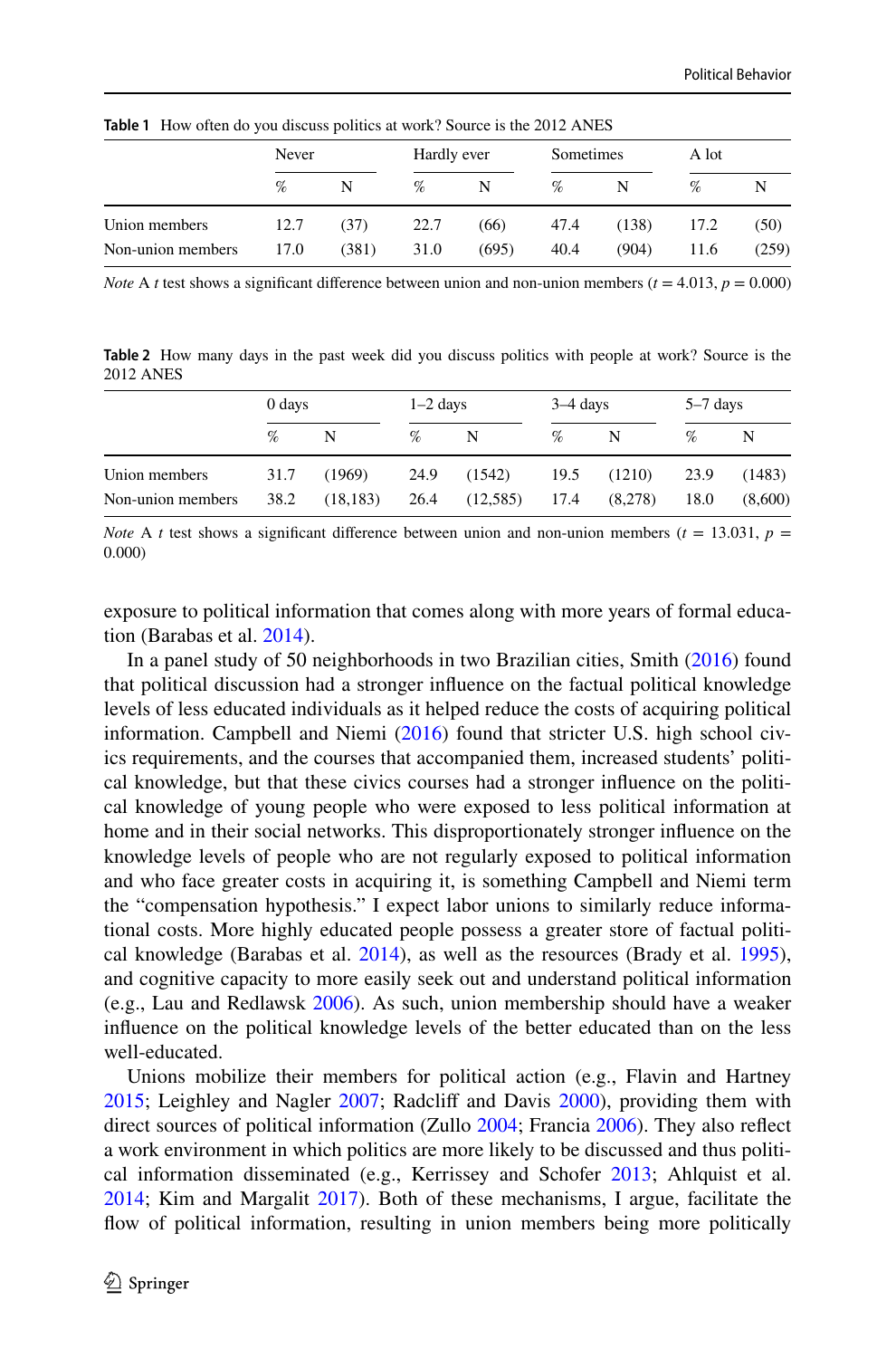knowledgeable. Furthermore, the democratized environment of labor unions, involving non-management employees in decision-making, should cultivate civic skills among those who most need them, involving people (the less educated) who would otherwise eschew politics. Union mobilization eforts and information provision regarding candidates and issues, via emails and newsletters, also reach all members, rather than just the well-informed. Union meetings, where political issues should be among the topics of discussion, also involve rank and fle workers including the less educated, thus providing them with a valuable source of information. In short, unions should disproportionately inform their less educated members the most, people who face greater costs and cognitive disadvantages in the quest for political information. I do not explicitly posit that union membership will have *no* efect for the more highly educated (Rainey [2014](#page-22-19)), but I do expect that union membership will matter more for people with less formal education.

# **Research Design**

# **Exact Matching**

Although people join unions for economic, rather than political reasons (Ahlquist and Margaret [2013](#page-20-23); Ahlquist [2017;](#page-19-3) Iversen and Soskice [2015;](#page-21-10) Mosimann and Pontusson [2017\)](#page-22-6), union membership is not randomly assigned. As such potential confounders, variables that infuence both union membership and political knowledge, could introduce bias. While I cannot randomly assign union membership, I can attempt to address potential confounders. Beyond including demographics and political interest as statistical controls, I also employ a matching strategy to achieve balance between the treatment (union member) and control (non-union member) groups on a set of theoretically relevant covariates.<sup>11</sup> For both the ANES and NAES, I employ exact matching on the following covariates that I can plausibly assume to be pre-treatment and unrelated to "treatment assignment" (whether someone belongs to a labor union or not): gender (female vs. male), race (white vs. nonwhite), education (high school or less, some college, college degree), and survey mode (online vs. in-person), and whether an individual resides in a swing state.<sup>[12](#page-8-1)</sup> After exact matching on these covariates, I regressed political knowledge on union

<span id="page-8-0"></span><sup>&</sup>lt;sup>11</sup> I used the "MatchIt" package in R. For the 2012 ANES, 68 observations did not have an exact match, and were dropped. For the 2004 NAES, all observations had an exact match.

<span id="page-8-1"></span><sup>&</sup>lt;sup>12</sup> The 2012 ANES was conducted both online and in-person. Online survey takers tend to exhibit higher knowledge scores, potentially a result of looking up answers (e.g., Cliford and Jerit [2016](#page-20-24)). The 2004 Annenberg study was conducted entirely over the phone. In 2004, swing states were: Colorado, Florida, Iowa, Michigan, Minnesota, Missouri, Nevada, New Hampshire, New Mexico, Ohio, Oregon, Pennsylvania, and Wisconsin. In 2012, swing states were: Colorado, Florida, Iowa, Michigan, Nevada, New Hampshire, North Carolina, Ohio, Pennsylvania, Virginia, and Wisconsin.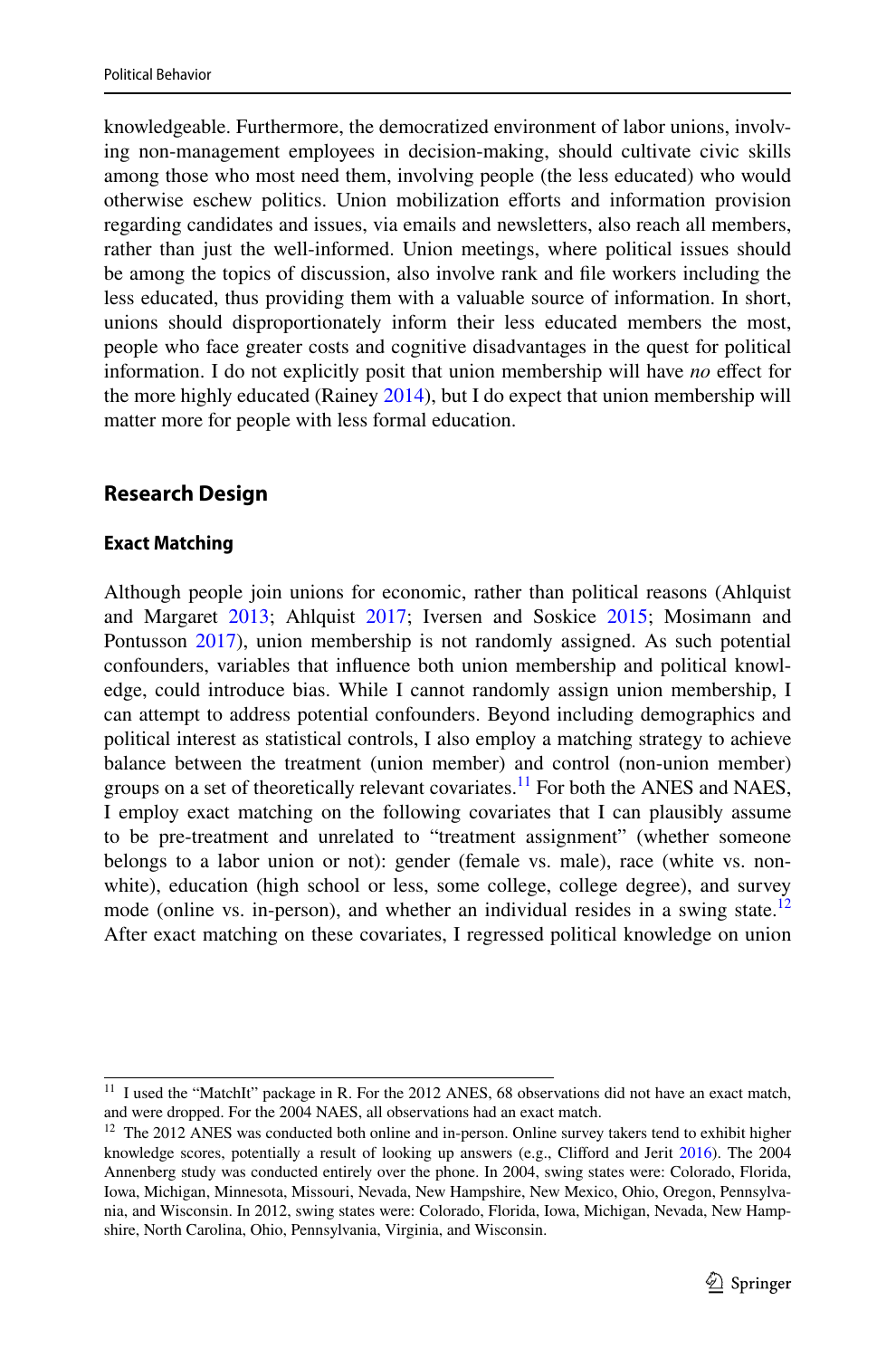membership, controlling for several theoretically relevant variables associated with political knowledge.<sup>[13](#page-9-0)</sup>

#### **Independent Variables**

The primary independent variable is a measure of union membership.<sup>14</sup> As control variables, I include the following demographics: race (white  $= 1$ , non-white  $= 0$ ), gender (female  $= 1$ , male  $= 0$ ), age (in years), age-squared (to account for the negative infuence of advanced age), income (categories difer across surveys), marital status (married  $= 1$ , unmarried  $= 0$ ), unemployment (unemployed  $= 1$ , not unemployed = 0) and formal education, another key explanatory variable (High school or  $less = 1$ , some college = 2, college degree = 3). I also include a measure of interest in politics, asking people how often they follow what is going on in government and public afairs/politics (fve categories for the 2012 ANES, four categories for the 2004 NAES). Finally, I include measures of church attendance (never  $= 1$ , a few times a year  $= 2$ , once or twice a month  $= 3$ , once a week  $= 4$ , more than once a week  $= 5$ ), an organization that has been linked to increased political engagement and cultivation of civic skills and social capital (Brady et al. [1995](#page-20-20); Campbell [2004;](#page-20-25) Putnam  $2000$ ).<sup>15</sup> I also include state fixed effects and cluster standard errors by state. The inclusion of fixed effects take into account any state-level factors that may influence political knowledge, such as presidential campaign intensity. Clustering takes into account potential correlation among errors within each state, and independence across states.

<span id="page-9-0"></span><sup>&</sup>lt;sup>13</sup> Matching is certainly not a panacea, and the inability to randomly assign union membership is a potential issue. I also run a model using non-matched 2012 ANES data (including the matching covariates as controls, rather than frst matching and then including them as controls). The results are virtually the same. Nevertheless, I opt to use the matching technique as it does help to ensure balance on several important correlates of political knowledge, and can help to bolster confdence in the validity of the results.

<span id="page-9-1"></span><sup>&</sup>lt;sup>14</sup> People who live in a union household, but are not union members themselves are coded as non-union members. Although unions may target households, not just its members, during an election, household members i.e. a spouse, child, or sibling, who is not a member of the union him/herself are unlikely to be exposed to the full cadre of union information fows, activities that result from actually being in the union; i.e., discussion of politics. Furthermore, I lack sufficient observations (only 234 individuals in the 2012 ANES are in a union household, but not members themselves) to separately examine union household members. By doing this, and including several "treated" (union) observations in the "control" (non-union) group, I am likely biasing the union "efect" *downward*, i.e., resulting in a more conservative estimate. Examining the infuence of union membership on people in union households, but not in union members themselves, i.e., assessing whether there is a "contagion efect" from living in a union household, but not belonging to the union, is interesting to examine, but is beyond the scope of this paper.

<span id="page-9-2"></span><sup>&</sup>lt;sup>15</sup> I do not include frequency of workplace discussion of politics as a control variable here, because this question was only asked to online respondents in the 2012 ANES, and thus including it would drastically reduce the sample size. I do, however, run models that include this as a control using data from the 2004 NAES. The results from this model, displayed in the supplemental appendix, show that union membership is associated with higher levels of political knowledge even when this control is included.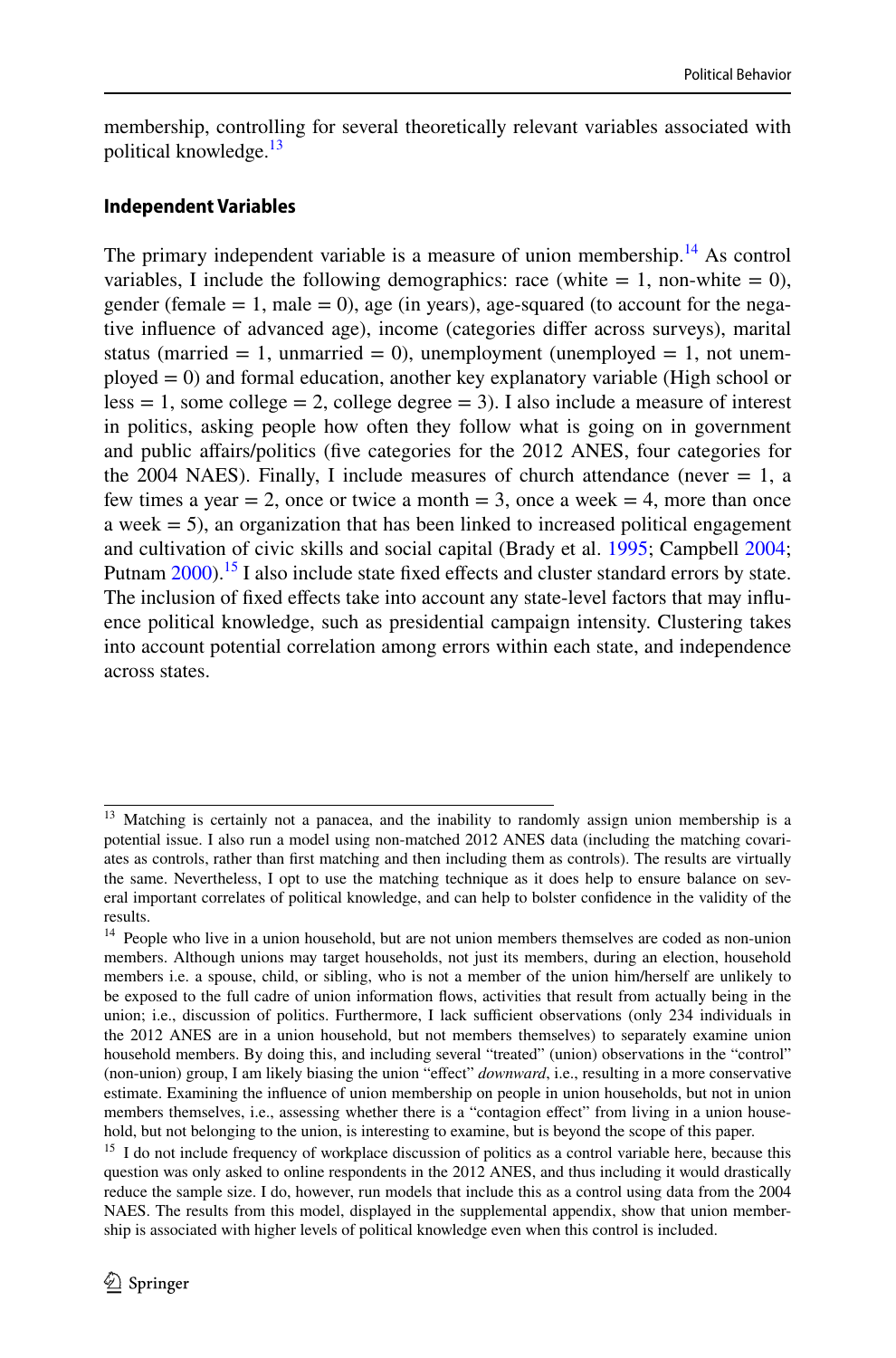#### **Dependent Variable: Political Knowledge**

For the 2012 ANES, I make use of a large battery of questions. These questions ask respondents general political facts such as how long a U.S. Senate term is, how many terms someone can serve as president, and who currently serves in certain political offices. I also use questions asking about the Democratic and Republican Parties' ideology, and their placement on a series of seven-point scales (e.g., services and spending, aid to blacks, and government health insurance). I use analogous placement questions for Barack Obama and Mitt Romney. The dependent variable is thus an additive summary of how many political knowledge questions a respondent got correct (out of 41 possible). $16$ 

Questions from the 2012 ANES are focused on both general knowledge, i.e. how long a U.S. senator's term is, and how many terms someone may serve as president, and more policy-specifc knowledge, i.e., where Barack Obama and Mitt Romney should be placed on the seven-point government health insurance scale, and where the Democratic and Republican Parties stand on defense spending.<sup>[17](#page-10-1)</sup> Most of the knowledge questions utilized here are what Barabas et al. would term "static," in that they do not ask about events or fgures who are salient in the news media at a particular time (Barabas et al.  $2014$ ).<sup>[18](#page-10-2)</sup>

# **Do Unions Inform Their Members?**

Figure [2](#page-12-0) presents OLS coefficients illustrating the influence of union membership on political knowledge, based on data from the 2012 ANES.<sup>19</sup> Union members with a high-school diploma or less answered approximately 1.6 additional questions correctly (compared to their non-union counterparts). The diference was 0.9 for union members with some college education (although the coefficient fell just short of significance,  $p = 0.104$ ). Among people with a college degree, there were

<span id="page-10-0"></span><sup>&</sup>lt;sup>16</sup> See the supplemental appendix for a full listing of all knowledge questions. For the office currently held by John Roberts, the ANES coding scheme is (0, 0.5, or 1), refecting incorrect, partially correct, or correct answers. I keep with the ANES coding and use the 0.5 designation for this question. All other knowledge questions (for both the 2012 ANES and 2004 NAES) are coded: correct  $= 1$ , incorrect  $= 0$ .

<span id="page-10-1"></span><sup>&</sup>lt;sup>17</sup> These are seven-point scales, asking respondents to place candidates and/or parties. If people placed the candidate/party on the right side of the scale then they are coded as being correct. For example, the services and spending scale is coded so that  $1 =$  the lowest level of spending spending and services,  $4 =$ a midpoint, and 7 = the highest level of spending and services. If a respondent placed the Democratic Party at either 5, 6, or 7, then they would be correct. Had they placed the Democratic Party at 1, 2, 3, or 4, indicating that it takes a conservative or moderate position on this issue, then they would be coded as incorrect.

<span id="page-10-2"></span><sup>&</sup>lt;sup>18</sup> The questions asking about Obama and Romney's positions on government spending scales, for example, are repeated across ANES surveys, and most previous nominees would be placed similarly (to the left or right of the midpoint) as Obama and Romney were.

<span id="page-10-3"></span><sup>&</sup>lt;sup>19</sup> OLS coefficients are displayed here for greater ease of interpretability and because of the large number of knowledge questions. I also run Poisson models, for both the 2012 ANES and 2004 NAES, displaying results in the supplemental appendix. Results are similar to the OLS specifcation. See the supplemental appendix for all regression models associated with the fgures and tables displayed here.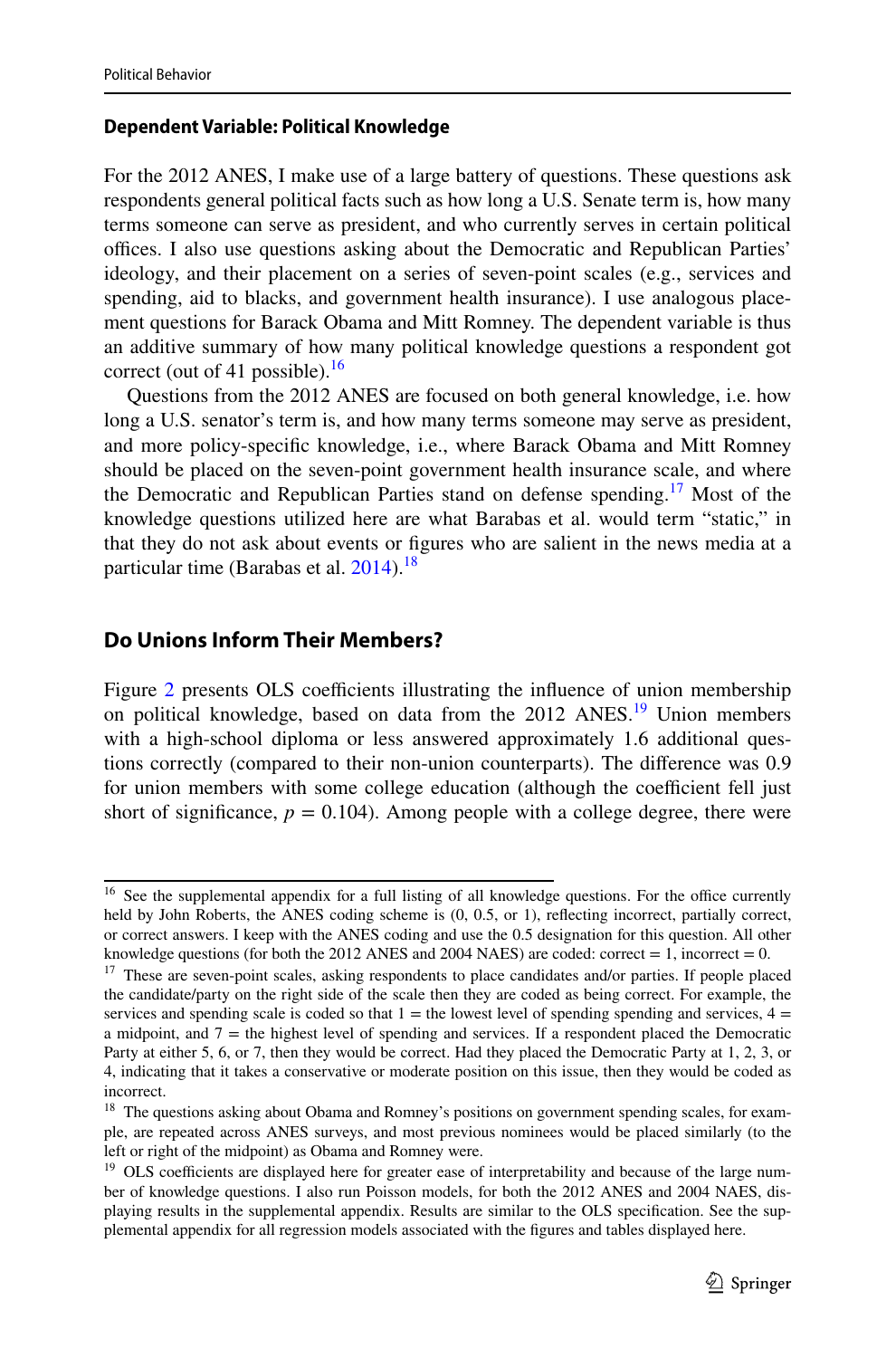no statistically signifcant diferences between the knowledge levels of union and non-union members ( $p = 0.667$ ), consistent with the argument that unions reduce the costs of seeking out political information, something that primarily benefts the less educated. $20$ 

#### **Unions, Education, and Political Knowledge Gaps**

To better illustrate quantities of interest and demonstrate how unions can reduce information disparities among the mass public, I display predicted political knowledge scores, i.e., the number of questions correct out of 41 (based on the OLS model displayed in Fig. [2\)](#page-12-0) by union membership and educational attainment in Table [3.](#page-13-0) The predicted knowledge score for someone with a college degree is 27.9. For people with less than a high school diploma it is 23.4. This 4.5 question "knowledge gap" refects a non-trivial information disparity. Another way of conveying this is that someone with a high school education is 19 percent less politically knowledgeable  $[((4.5/23.4) \times 100]$  than someone with a college degree.

Labor unions help to reduce these knowledge disparities. Non-union members with a high school diploma or less have a predicted knowledge score of 23.2. In contrast, union members had a predicted knowledge score of 24.8. In other words, the knowledge gap between non-union members with a high school diploma or less and college graduates (all respondents) is 4.7 questions (27.9–23.2). This gap is 3.1 questions for union members (27.9–24.8). For people with a high school diploma or less, union membership reduces the knowledge gap with college graduates by 34 percent  $((1.6/4.7) \times 100)$ .

In Table [4](#page-13-1), I further illustrate the substantive fndings, comparing the infuence of union membership (for the least educated) to changes in several other correlates of political knowledge. For people with a high school diploma or less, (1.6 additional questions correct), moving from non-union to union membership increases their political knowledge by a comparable amount as increasing someone's income from between \$20,000–\$40,000 up to between \$40,000– \$60,000 (1.0 additional questions answered correctly), or increasing someone's interest in politics from "about half the time" to "most of the time" (2.5 additional questions answered correctly). The infuence of union membership (for the least educated) also compares favorably to the diference between men and women (1.3 questions) and the diference between whites and non-whites (2.3 questions). In short, while relatively modest, the efect size of union membership is not trivial.

<span id="page-11-0"></span><sup>&</sup>lt;sup>20</sup> Several of the independent variables included here could potentially be post-treatment, i.e. influenced by union membership. This could bias estimates (e.g., Acharya et al. [2016](#page-19-4)). To address concerns, I run additional models that drop the following variables that could plausibly be viewed as post treatment: income, church attendance, unemployment, marital status, and interest in politics. I also run a simple baseline model that only includes the union  $\times$  education interaction. Some models show that union membership is associated with higher political knowledge for people with some college education, but no degree. Regardless of the specifcation, however, results are non-signifcant for people with a college degree. See the Supplemental Appendix for the results of these regression models.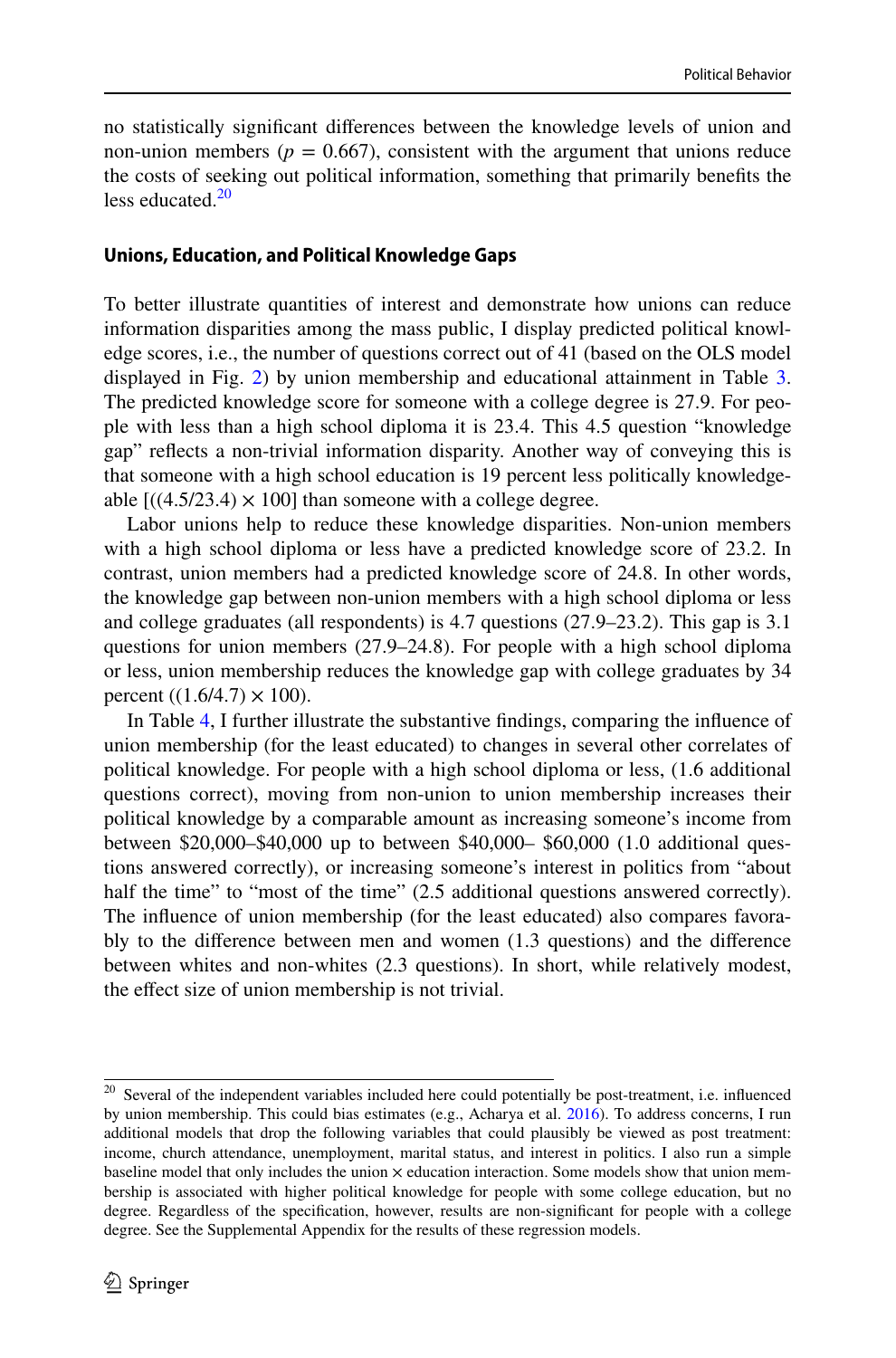

<span id="page-12-0"></span>**Fig. 2** Union Membership and Political Knowledge by Educational Attainment. *Note* Marginal efects based on an OLS regression model. Bars represent 95 percent confdence intervals. *N* = 4880. Source is the 2012 ANES

Results from the 2012 ANES show that union membership positively and signifcantly infuences political knowledge, but only for less educated individuals. Rather than only informing the better educated, and thus exacerbating knowledge disparities, unions provide knowledge in a more egalitarian manner, reducing disparities by informing the less educated, for whom acquiring political knowledge is more costly.

#### **Robustness of Findings**

#### **Additional Years**

One concern is that the results are specifc to the 2012 ANES, i.e., that they do not hold in additional years or surveys. To address this, I also run models using data from the 2004 National Annenberg Election Study (NAES), using a mix of both general political knowledge, i.e., which branch of government deems laws unconstitutional, and policy stances taken by the presidential candidates. The 2004 NAES survey is a rolling cross-sectional study (conducted from before the presidential primaries until shortly after the November election) and thus not all respondents were asked all questions. The seven questions used here refect a fairly similar, albeit smaller, index of political knowledge as those in the 2012 ANES. Results in Fig. [3](#page-15-0) show that union membership positively and signifcantly infuences political knowledge for the less educated, but does not make a signifcant diference for more highly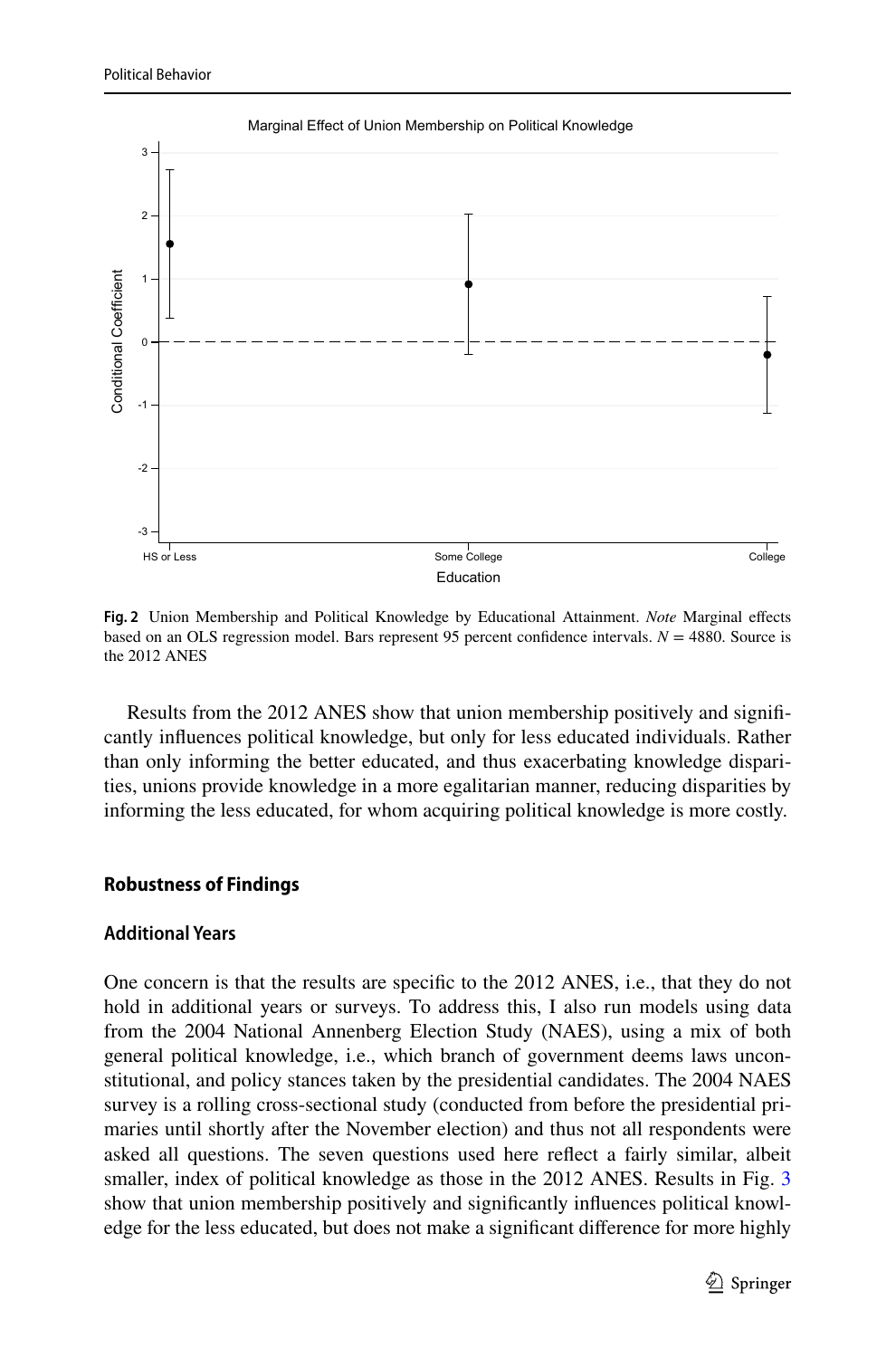<span id="page-13-0"></span>

| <b>Table 3</b> Union membership and<br>predicted knowledge levels by |                       | HS or less           |                      | Some college College degree |
|----------------------------------------------------------------------|-----------------------|----------------------|----------------------|-----------------------------|
| educational attainment Source is<br>the 2012 ANES                    | All respondents       | 23.4<br>[23.0, 23.8] | 25.9<br>[25.5, 26.3] | 27.9<br>[27.6, 28.2]        |
|                                                                      | Non-union members     | 23.2                 | 25.8                 | 28.0                        |
|                                                                      |                       | [22.8, 23.6]         | [25.4, 26.2]         | [27.7, 28.3]                |
|                                                                      | Union members         | 24.8<br>[23.7, 25.8] | 26.7<br>[25.7, 27.8] | 27.8<br>[26.9, 28.6]        |
|                                                                      | 95% CI for difference | [0.5, 2.7]           | $[-0.2, 2.0]$        | $[-1.1, 0.7]$               |

*Note* Predicted knowledge levels are based on the OLS model in Fig. [2](#page-12-0). Brackets show 95 percent confdence intervals. Diference is between non-union and union members

<span id="page-13-1"></span>**Table 4** Comparing the political knowledge gains of union membership Source is the 2012 ANES

|                      |                                      |               |                      | Knowledge Increase |
|----------------------|--------------------------------------|---------------|----------------------|--------------------|
| Labor union          | Non-member                           | $\rightarrow$ | Member               |                    |
|                      | 23.2                                 |               | 24.8                 | 1.6                |
|                      | [22.8, 23.6]                         |               | [25.4, 26.2]         | [0.5, 2.7]         |
| Income               | \$20,000 to \$40,000                 | $\rightarrow$ | \$40,000 to \$60,000 |                    |
|                      | 25.2                                 |               | 26.2                 | 1.0                |
|                      | [24.9, 25.5]                         |               | [25.8, 26.7]         | [0.4, 1.6]         |
| Interest in politics | About half the time<br>$\rightarrow$ |               | Most of the time.    |                    |
|                      | 25.0                                 |               | 27.5                 | 2.5                |
|                      | [24.6, 25.4]                         |               | [27.2, 27.8]         | [2.0, 3.0]         |

*Note* Predicted values are based on the OLS model in Fig. [2.](#page-12-0) Shows the predicted number of additional questions that a respondent answers correctly. Change from non-union to union is calculated by setting education to HS or less. Changes for income and interest in politics are for all respondents. Brackets show 95 percent confdence intervals

educated individuals. Overall, the use of an additional election year, with a diferent set of knowledge questions, should serve to bolster confdence in the results.

I also consider whether the ability of labor unions to inform their members is time-bound. In 1995, John Sweeney was elected president of the AFL-CIO, and sought to revitalize union efforts in the electoral arena, starting with the 1996 elections (Jacobson [1999;](#page-21-20) Minchin [2013](#page-22-20)). As such, it is possible that as a result of stronger union mobilization efforts, information dissemination to members is more frequent and thus unions have greater capacity to inform in the past two decades, as compared to the 1970s and 1980s.

To examine this, I use data from the Cumulative American National Election Studies (CANES) from 1968–2016. I regress the subjective interviewer assessment of a respondent's political knowledge (an imperfect measure, compared to objective factual questions, but one that is available over a long period of time) on an interaction of union membership and education. Results from these simple models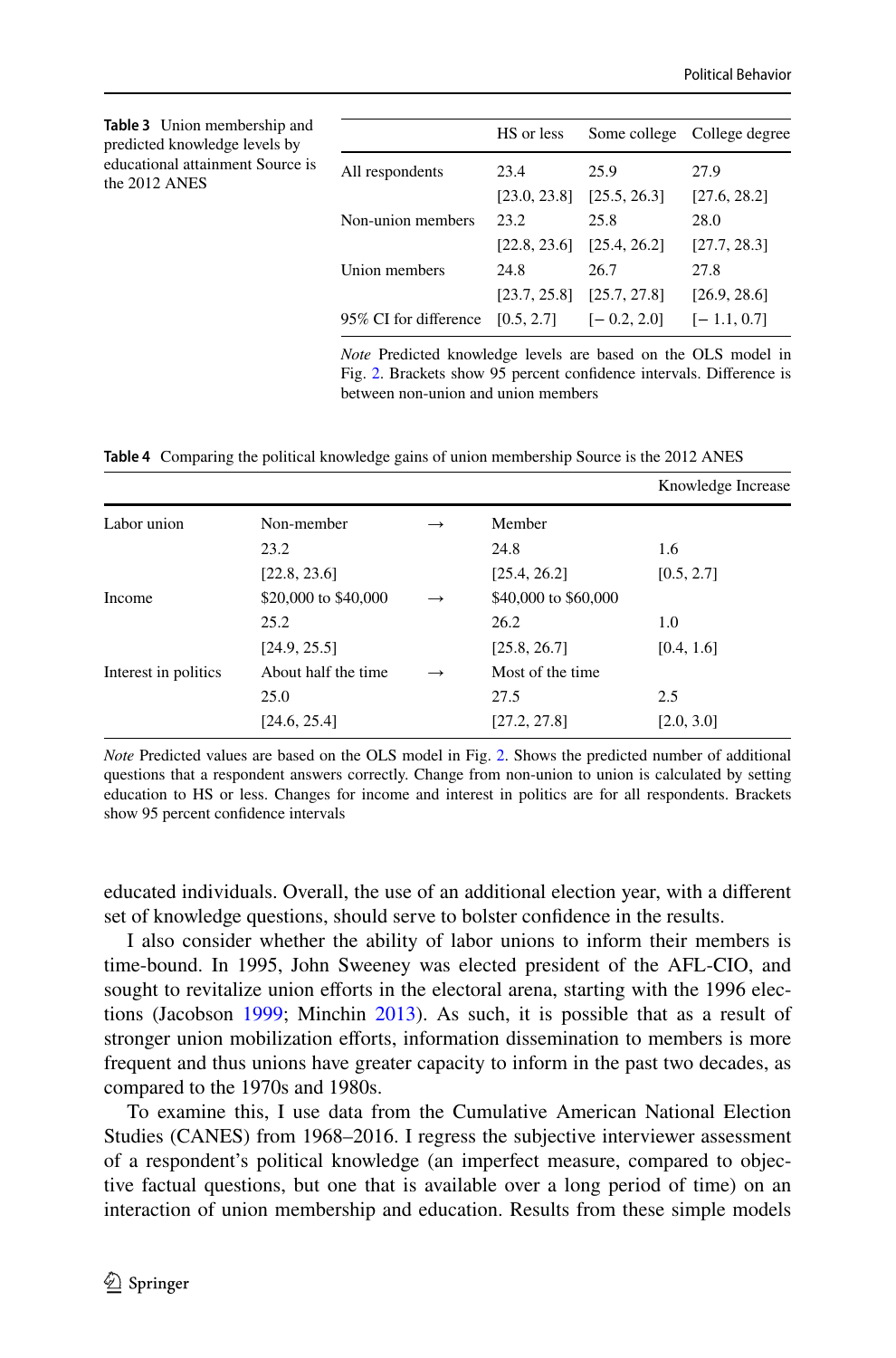in Table [5](#page-16-0) show that union membership is associated with higher levels of political knowledge for the less educated, both pre and post-1996, suggesting that unions' ability to inform is not bound to the past two decades.

# **Addressing Self‑selection into Labor Unions**

Self-selection may also be of concern here. Again, though people join unions for economic, rather than political reasons (e.g., Ahlquist and Margaret [2013;](#page-20-23) Iversen and Soskice [2015;](#page-21-10) Mosimann and Pontusson [2017](#page-22-6)), it is possible that some more politically interested and active people gravitate toward joining unions. To address this, I leverage variation in labor laws across the U.S. states, following an approach taken by Kim and Margalit ([2017\)](#page-21-8). Many states have "right to work" (RTW) legislation, which bars unions from requiring people to join a union in a unionized workplace. People in these states can still reap the benefts of the union without joining it, i.e., they can "free-ride," and thus the economic incentives for joining a union are likely to be weaker. In short, if self-selection is driving the results observed here, union membership should have a signifcantly stronger infuence in RTW states, i.e., results would be driven by politically interested individuals selecting into labor unions. $21$ 

To assess this, I subset the 2012 ANES data into states that have right to work legislation and states that do not, regressing political knowledge the same set of independent variables as in Fig. [2.](#page-12-0) Results in Table [6](#page-16-1) (this and all other full regression models, including controls, are displayed in the supplemental appendix) show that self-selection is not driving the results. In fact, union membership has a nonsignifcant infuence on political knowledge in right to work states meaning that the results displayed in Fig. [2](#page-12-0) do not refect self-selection, and are at best, a conservative estimate of the extent to which labor unions can boost their members' political knowledge.

#### **Public Versus Private Sector**

I also examine whether the infuence of union membership on political knowledge is diferent for private and public sector unions. Although U.S. labor union membership has decline considerably over the past several decades, it has remained quite high in the public sector. Current Population Survey (CPS) data from 2017 shows that 34.4% of public sector employees belong to a union, compared to 6.5% in the private sector. $22$  Though I expect unions of all stripes to influence political knowledge, it is possible that public sector unions, which have remained stronger in terms

<span id="page-14-0"></span><sup>&</sup>lt;sup>21</sup> States are coded as right to work if they have implemented legislation prior to 2012. [http://www.ncsl.](http://www.ncsl.org/research/labor-and-employment/right-to-work-laws-and-bills.aspx) [org/research/labor-and-employment/right-to-work-laws-and-bills.aspx](http://www.ncsl.org/research/labor-and-employment/right-to-work-laws-and-bills.aspx).

<span id="page-14-1"></span><sup>22</sup> [http://www.unionstats.com/.](http://www.unionstats.com/)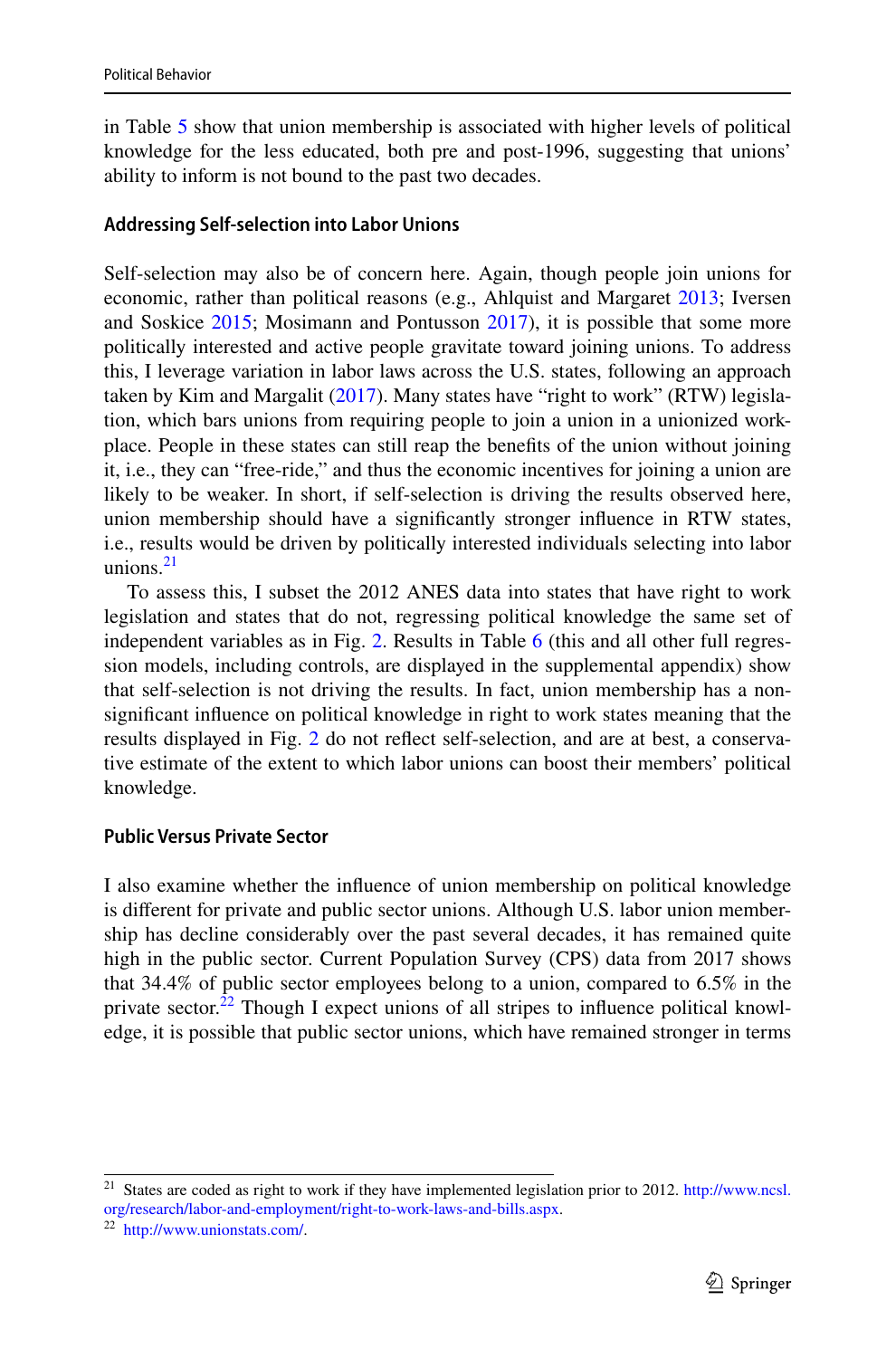

<span id="page-15-0"></span>**Fig. 3** Union membership and political knowledge by educational attainment. *Note* Marginal efects based on an OLS regression model. Bars represent 95 percent confdence intervals. *N* = 13,894. Source is the 2004 NAES

of membership, than their private sector counterparts, are better organized and thus more likely to disseminate political information.<sup>[23](#page-15-1)</sup>

To test this possibility, I use data from the 2004 NAES, which has a larger sample size than the 2012 ANES, and thus allows for me to split up the data by public and private sector employment. I interact union membership with education, controlling for the same set of variables in Fig. [3](#page-15-0). Results in Table [7](#page-17-0) show that both public and private sector unions can inform their members, suggesting that it is membership in a labor union, rather than public versus private sector membership, is what matters for political knowledge.

<span id="page-15-1"></span> $23$  It is also possible that results differ by industry, but it is likely that these differences would emerge for specifc issues rather than for general political knowledge. For example, people who belong to a steelworkers union in the private sector would likely be well-informed about issues of free-trade, while people who belong to a teacher's union in the public sector would be informed about education-related issues. In terms of more general political knowledge, I have no theoretical reason to expect that the intensity of union communications or frequency of workplace discussion would be any higher in a steelworkers union, as opposed to a union in food service. Furthermore, I do not have sufficient observations to split the data up by industry.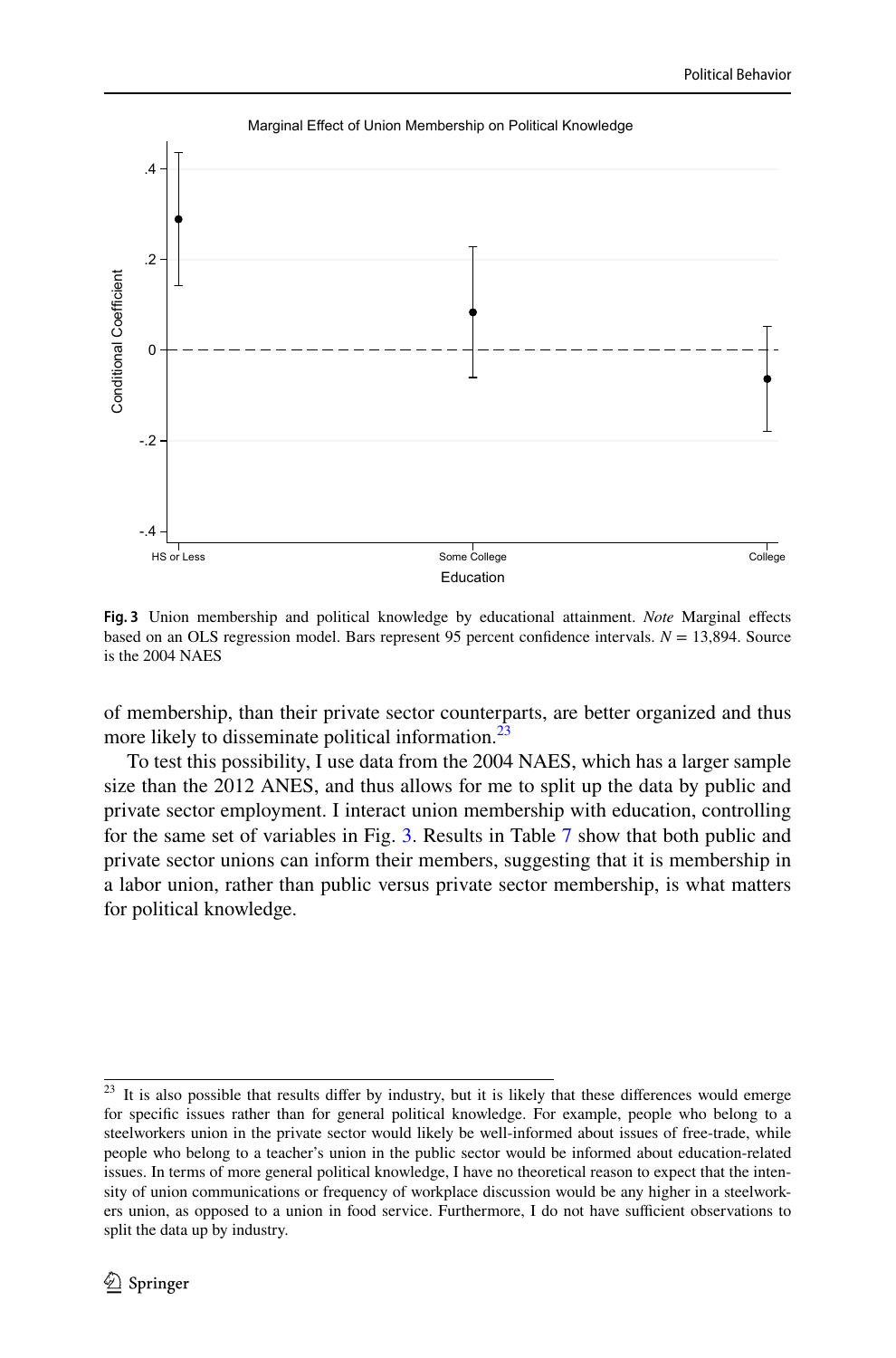|                                      | (1)<br>1968-1992 |         | (2)<br>1996-2016 |         |
|--------------------------------------|------------------|---------|------------------|---------|
|                                      |                  |         |                  |         |
| Union membership                     | $0.275***$       | (0.032) | $0.290***$       | (0.057) |
| HS or less (Ref.)                    |                  |         |                  |         |
| Some college                         | $0.693***$       | (0.020) | $0.576***$       | (0.026) |
| College degree                       | $1.335***$       | (0.022) | $1.158***$       | (0.026) |
| Union member $\times$ some college   | $-0.198***$      | (0.051) | $-0.109$         | (0.081) |
| Union member $\times$ college degree | $-0.192***$      | (0.064) | $-0.309***$      | (0.078) |
| Year fixed effects?                  | ✓                |         | ✓                |         |
| <b>Observations</b>                  | 14,583           |         | 9989             |         |
| R-squared                            | 0.217            |         | 0.188            |         |

<span id="page-16-0"></span>**Table 5** Union membership and political knowledge over time Source is the CANES (1968–2016, presidential years only)

Dependent variable is interviewer assessment of political information

The coefficient for union membership is for people with HS or less

OLS coefficients

Robust standard errors in parentheses

\*\*\*p < 0.01, \*\*p < 0.05, \*p < 0.1, two-tailed

<span id="page-16-1"></span>

|      | Table 6 Union membership and political knowledge by right to work state status Source is the 2012 |  |  |  |  |  |  |  |
|------|---------------------------------------------------------------------------------------------------|--|--|--|--|--|--|--|
| ANES |                                                                                                   |  |  |  |  |  |  |  |

|                                      | (1)            |                   | (2)          |         |
|--------------------------------------|----------------|-------------------|--------------|---------|
|                                      | Non-RTW states | <b>RTW</b> states |              |         |
| Union membership                     | $1.974***$     | (0.586)           | 0.634        | (1.566) |
| HS or less (Ref.)                    |                |                   |              |         |
| Some college                         | $2.862***$     | (0.406)           | $2.275***$   | (0.357) |
| College degree                       | $5.056***$     | (0.248)           | 4.299***     | (0.588) |
| Union member $\times$ some college   | $-1.123$       | (0.785)           | 0.520        | (1.540) |
| Union member $\times$ college degree | $-2.427***$    | (0.809)           | $-0.298$     | (1.590) |
| Controls?                            | ✓              |                   | ✓            |         |
| State Fixed Effects?                 | ✓              |                   | $\checkmark$ |         |
| <b>Observations</b>                  | 2827           |                   | 2053         |         |
| R-squared                            | 0.418          |                   | 0.379        |         |

Dependent variable is a political knowledge score

The coefficient for union membership is for people with HS or less

OLS coefficients

Robust standard errors clustered by state in parentheses

\*\*\*p < 0.01, \*\*p < 0.05, \*p < 0.1, two-tailed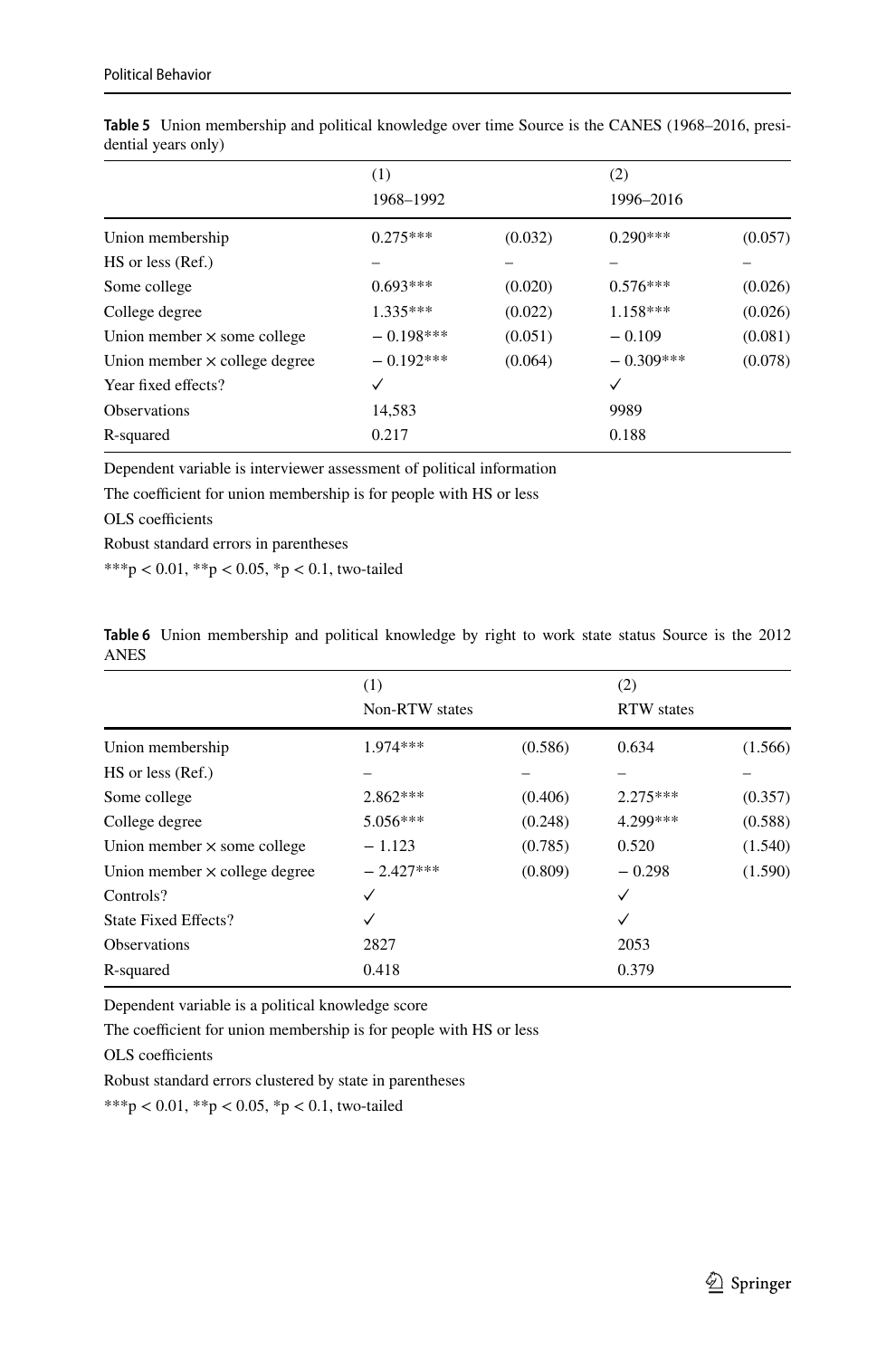|                                      | (1)            |         | (2)           |         |
|--------------------------------------|----------------|---------|---------------|---------|
|                                      | Private sector |         | Public sector |         |
| Union membership                     | $0.246**$      | (0.106) | $0.499**$     | (0.211) |
| HS or less (Ref.)                    |                |         |               |         |
| Some college                         | $0.535***$     | (0.052) | $0.312***$    | (0.112) |
| College degree                       | $0.986***$     | (0.051) | $0.946***$    | (0.099) |
| Union member $\times$ some college   | $-0.211$       | (0.148) | $-0.170$      | (0.304) |
| Union member $\times$ college degree | $-0.536***$    | (0.186) | $-0.391*$     | (0.204) |
| Controls?                            | ✓              |         | ✓             |         |
| State fixed effects?                 | ✓              |         | ✓             |         |
| <b>Observations</b>                  | 6020           |         | 1884          |         |
| R-squared                            | 0.338          |         | 0.345         |         |
|                                      |                |         |               |         |

<span id="page-17-0"></span>**Table 7** Union membership and political knowledge by sector Source is the 2004 NAES

Dependent variable is a political knowledge score

The coefficient for union membership is for people with HS or less

OLS coefficients

Robust standard errors clustered by state in parentheses

\*\*\*p < 0.01, \*\*p < 0.05, \*p < 0.1, two-tailed

#### **Variation by State Union Strength**

I also consider whether the infuence of union membership varies by state labor union strength. It is possible that union information dissemination and workplace discussion is greater in states where union density is higher, and thus organized labor is a more prominent political actor with more resources, and thus greater capacity to inform its members. For instance, it is plausible that unions in South Carolina (3.3% membership in 2012) are not as politically active as their counterparts in New York  $(23.2\%$  membership).<sup>24</sup> To assess this possibility, I split up the 2012 ANES data into states that have above and below the median level of union membership. Results in Table [8](#page-19-5) show that labor unions positively infuence their less educated members' political knowledge levels, but only in states with higher levels of union membership. These fndings suggests that the intensity and frequency of union information dissemination is greater in states where organized labor is stronger, and thus union members in these contexts beneft by being more politically knowledgeable. These fndings also suggest that the main results from the 2012 ANES (presented in Fig. [2,](#page-12-0) and in Tables [3](#page-13-0) and [4\)](#page-13-1), including *all* states, are conservative estimates that under-sell the extent to which unions can inform their members.

<span id="page-17-1"></span> $24$  The correlation between state union membership and state RTW (right to work) status in 2012 is  $-0.826.$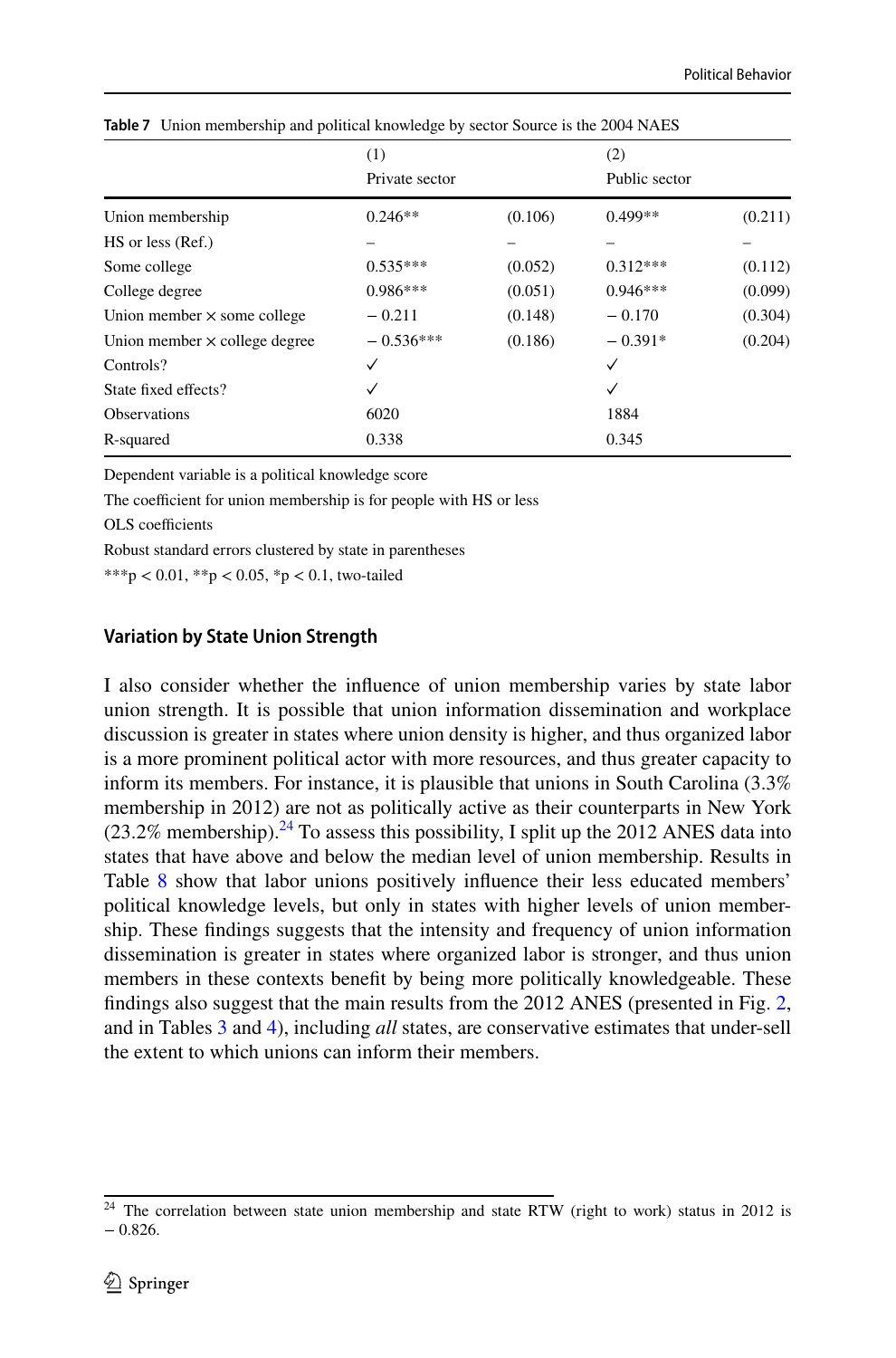# **Unions, Knowledge, and Democratic Citizenship**

Democratic governance benefts from more knowledgeable citizens, who are more likely to vote, volunteer their opinions in surveys, and make electoral decisions consistent with their preferences (Carpini et al. [1996;](#page-20-4) Althaus [2003](#page-20-16); Lau and Redlawsk [2006](#page-22-18)). Politically knowledgeable citizens, i.e., sophisticates, tend to better understand the left-right dimension of ideology and structure their attitudes along those dimensions (Converse [1964;](#page-20-26) Lupton et al. [2015;](#page-22-21) Luskin [1990](#page-22-16)). Political sophisticates not only participate at higher rates (Carpini et al. [1996\)](#page-20-4) but also "vote correctly," more often making electoral choices consistent with their preferences (Lau et al. [2008\)](#page-21-0). Political sophisticates tend to make more effective use of heuristics (Lau and Redlawsk [2001](#page-22-22)) and bring to bear more considerations when making political judgments (e.g., Gomez and Matthew Wilson [2001;](#page-21-21) Sniderman et al. [1991](#page-22-23)), leading to a more thoughtful and informed decision. Knowledgeable citizens also tend to be more politically tolerant (Brewer [2003](#page-20-27); Mutz and Mondak [2006](#page-22-13); Peffley et al. [2001](#page-22-24)) and hold meaningful opinions on the important political issues of the day (Zaller [1992](#page-23-1)).

Some argue that information deficiencies can be overcome as people can rely on cues from the media and political elites (e.g., Lupia [1994](#page-22-25), [2016](#page-22-26); Popkin [1991\)](#page-22-27). These information shortcuts may only serve to exacerbate knowledge disparities, however, given that more informed people tend to make better use of heuristics (Lau and Redlawsk [2001](#page-22-22)). Political knowledge matters, given that people's attitudes and policy preferences would be diferent had they been more informed (e.g., Althaus [2003](#page-20-16); Gilens [2001;](#page-21-22) Kuklinski et al. [2000](#page-21-23)). In short, a more informed electorate in which less educated citizens are better informed, and thus political knowledge is more evenly distributed, is beneficial for democracy. Furthermore, among the prominent correlates of political knowledge, including: race, gender, education, interest in politics, and media consumption, union membership is the only one that can be infuenced by policymakers, i.e., via legislation that empowers or weakens organized labor.

U.S. labor union membership peaked at 35 percent of the workforce in 1953 (Goldfeld and Bromsen [2013](#page-21-24)). In 2016, less than 11 percent of American workers were unionized, according to updated Current Population Survey (CPS) data from Hirsch and Macpherson ([2003\)](#page-21-25). This decline, fueled in part by right-to-work legislation (e.g., Moore [1998;](#page-22-28) Holger et al. [2004;](#page-21-26) Eren and Ozbeklik [2016](#page-20-28)), long present in the American South, but also recently enacted in Wisconsin, Indiana, Ohio, Michigan, Missouri, and Kentucky, deprives individuals, particularly the less educated (Kerrissey and Schofer [2013;](#page-21-12) Rosenfeld [2014\)](#page-22-29), not only of a source of politi-cal mobilization (e.g., Asher et al. [2001;](#page-20-8) Flavin and Radcliff [2011](#page-20-9); Francia and Orr  $2014$ ) but also a crucial source of political information.<sup>[25](#page-18-0)</sup>

<span id="page-18-0"></span><sup>&</sup>lt;sup>25</sup> At the time of this writing, Missouri voters had replealed their state's right to work legislation. Nevertheless, many state Republican governments have recently focused their efforts on enacting right to work legislation.<https://www.npr.org/2018/08/08/636568530/missouri-blocks-right-to-work-law>.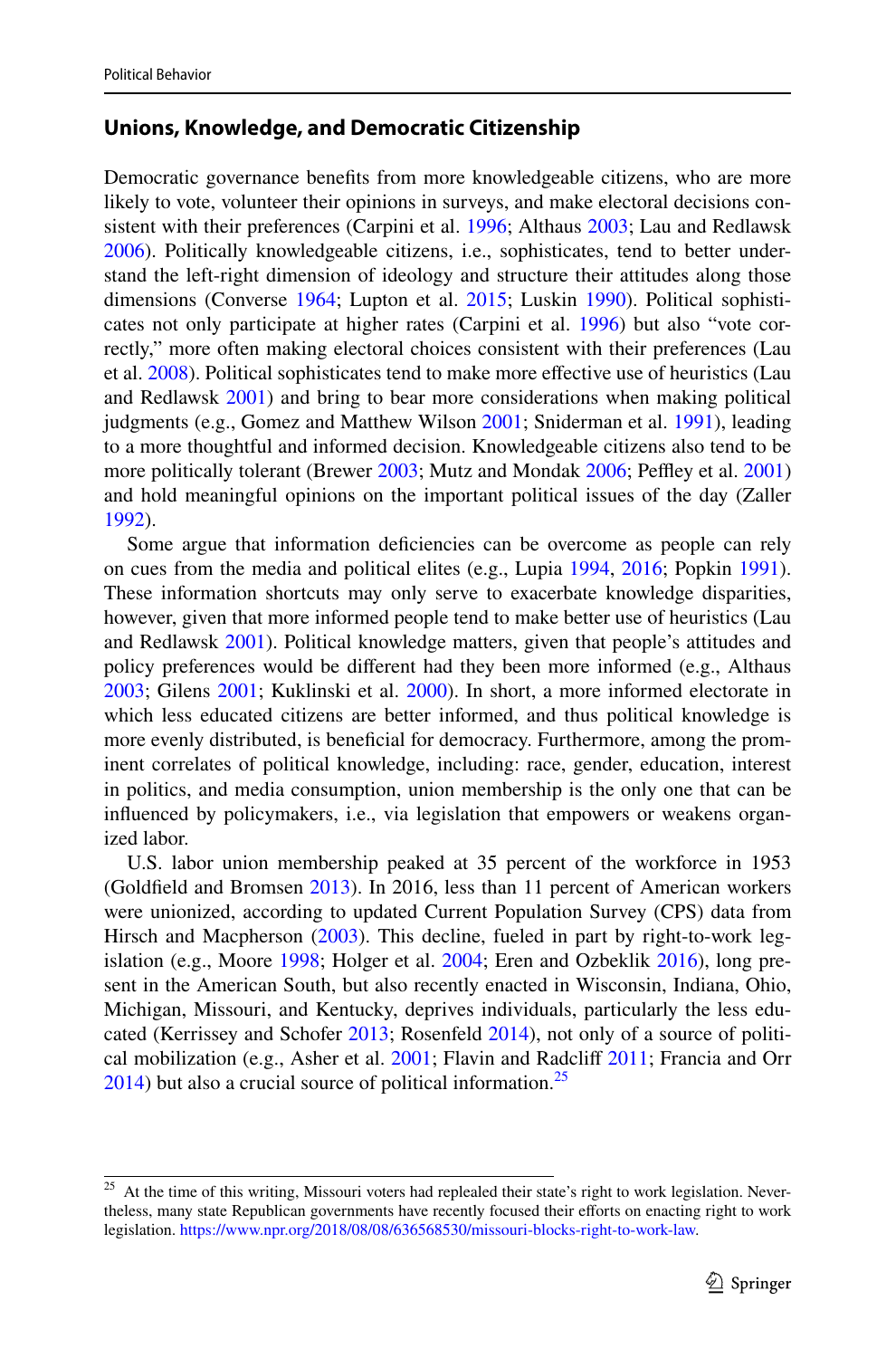|                                      | (1)               |         | (2)              |         |
|--------------------------------------|-------------------|---------|------------------|---------|
|                                      | High union states |         | Low union states |         |
| Union membership                     | $2.105***$        | (0.596) | 0.523            | (1.334) |
| HS or less (Ref.)                    |                   |         |                  |         |
| Some college                         | $3.217***$        | (0.367) | $2.015***$       | (0.315) |
| College degree                       | 5.099***          | (0.266) | 4.312***         | (0.528) |
| Union member $\times$ some college   | $-1.678**$        | (0.699) | 1.030            | (1.565) |
| Union member $\times$ college degree | $-2.276***$       | (0.797) | $-1.021$         | (1.643) |
| Controls?                            |                   |         | ✓                |         |
| <b>State Fixed Effects?</b>          |                   |         | ✓                |         |
| Observations                         | 2565              |         | 2315             |         |
| R-squared                            | 0.415             |         | 0.386            |         |

<span id="page-19-5"></span>**Table 8** Union membership and political knowledge by state union strength Source is the 2012 ANES

Dependent variable is a political knowledge score

The coefficient for union membership is for people with HS or less

OLS coefficients

Robust standard errors clustered by state in parentheses

\*\*\*p < 0.01, \*\*p < 0.05, \*p < 0.1, two-tailed

Unions' capacity to inform their members, particularly the less educated, as well as to mobilize them for political action, can increase civic engagement, afording more citizens a "voice" and ability to infuence public policy. The less educated and less informed tend to eschew politics. Unions bring these people into political life, not only through mobilization efforts, but also by providing them with a source of political information. This expands the mass electorate, bringing more people, but crucially, more informed people into the political arena. By reducing informational disparities and "knowledge gaps," unions can produce a more informed voting public. When more people turn out to vote and have the political information needed to hold their elected representatives accountable, democratic governance benefts. Berelson, Lazarsfeld, and McPhee ([1954,](#page-20-18) p. 308) state that "the democratic citizen is expected to be well informed about political afairs." Labor unions can help ensure that people are better equipped to fll this role of democratic citizenship.

# **References**

- <span id="page-19-1"></span>Abrajano, M. (2015). Reexamining the 'Racial Gap' in political knowledge. *Journal of Politics*, *77*(1), 44–54.
- <span id="page-19-0"></span>Achen, C. H., & Bartels, L. M. (2016). *Democracy for realists: Why elections do not produce responsive government*. Princeton: Princeton University Press.
- <span id="page-19-4"></span>Acharya, A., Blackwell, M., & Sen, M. (2016). Explaining causal fndings without bias: Detecting and assessing direct efects. *American Political Science Review*, *110*(3), 512–529.
- <span id="page-19-3"></span>Ahlquist, J. S. (2017). Labor unions, political representation, and economic inequality. *Annual Review of Political Science*, *20*, 409–432.

<span id="page-19-2"></span>Ahlquist, J. S., Clayton, A. B., & Levi, M. (2014). Provoking preferences: Unionization, trade policy, and the ILWU puzzle. *International Organization*, *68*(1), 33–75.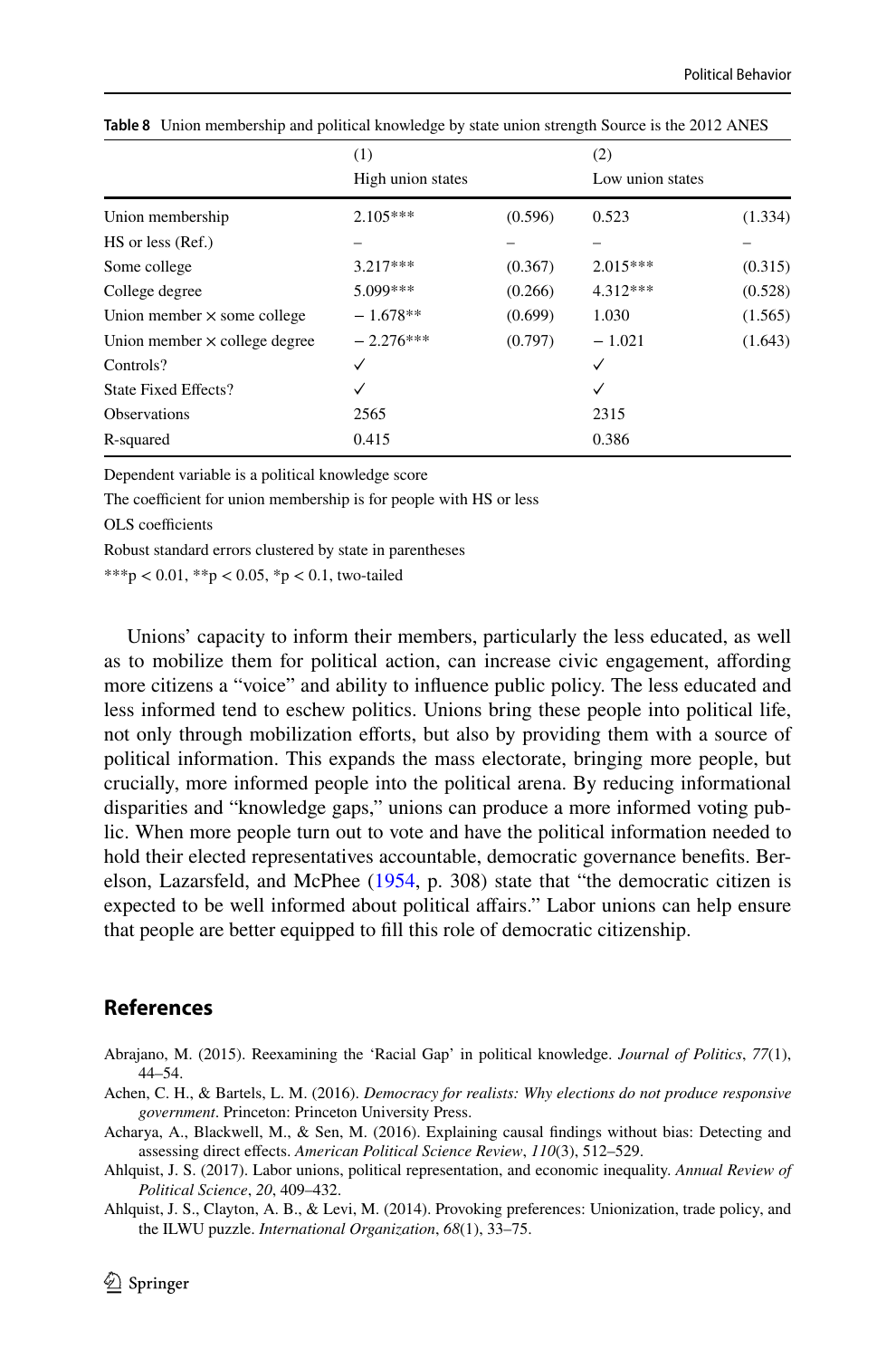- <span id="page-20-23"></span>Ahlquist, J. S., & Margaret, L. (2013). *In the interest of others: Organizations and social activism*. Princeton: Princeton University Press.
- <span id="page-20-16"></span>Althaus, S. (2003). *Collective preferences in democratic politics: Opinion surveys and the will of the people*. Cambridge: Cambridge University Press.
- <span id="page-20-17"></span>Arceneaux, K. (2006). Do campaigns help voters learn? A cross-national analysis. *British Journal of Political Science*, *36*(1), 159–173.
- <span id="page-20-8"></span>Asher, H. B., Heberlig, E., Ripley, R., & Snyder, K. (2001). *American labor unions in the electoral arena*. Baltimore: Rowman and Littlefeld.
- <span id="page-20-7"></span>Barabas, J., & Jerit, Jennifer. (2009). Estimating the causal efects of media coverage on policy-specifc knowledge. *American Journal of Political Science*, *53*(1), 73–89.
- <span id="page-20-3"></span>Barabas, J., Jerit, J., Pollock, W., & Rainey, C. (2014). The question(s) of political knowledge. *American Political Science Review*, *108*(4), 840–855.
- <span id="page-20-1"></span>Bartels, L. M. (1996). Uniformed votes: Information efects in presidential elections. *American Journal of Political Science*, *40*(1), 194–230.
- <span id="page-20-10"></span>Bartels, L. M. (2008). *Unequal democracy: The political economy of the new gilded age*. Princeton: Princeton University Press.
- <span id="page-20-13"></span>Becher, M., Stegmueller, D., & Käppner, K. (2018). Local union organization and law making in the US congress. *Journal of Politics*, *80*(2), 539–554.
- <span id="page-20-18"></span>Berelson, B. R., Lazarsfeld, P. F., & McPhee, W. N. (1954). *Voting: A study of opinion formation in a presidential campaign*. Chicago: University of Chicago Press.
- <span id="page-20-12"></span>Brady, D., Baker, R. S., & Finnigan, R. (2013). When unionization disappears: State-level unionization and working poverty in the United States. *American Sociological Review*, *78*(5), 872–896.
- <span id="page-20-20"></span>Brady, H. E., Verba, S., & Schlozman, K. L. (1995). Beyond SES: A resource model of political participation. *American Political Science Review*, *89*(2), 271–294.
- <span id="page-20-27"></span>Brewer, P. R. (2003). Values, political knowledge, and public opinion about gay rights: A framing-based account. *Public Opinion Quarterly*, *67*(2), 173–201.
- <span id="page-20-11"></span>Bucci, L. C. (2018). Organized labor's check on rising economic inequality in the US states. *State Politics & Policy Quarterly*, *18*(2), 148–173.
- <span id="page-20-25"></span>Campbell, D. E. (2004). Acts of faith: Churches and political engagement. *Political Behavior*, *26*(2), 155–180.
- <span id="page-20-0"></span>Campbell, A., Converse, P. E., Miller, W. E., & Stokes, D. E. (1960). *The American voter*. Chicago: University of Chicago Press.
- <span id="page-20-21"></span>Campbell, D. E., & Niemi, R. G. (2016). Testing civics: State-level civic education requirements and political knowledge. *American Political Science Review*, *110*(3), 495–511.
- <span id="page-20-4"></span>Carpini, D., Michael, X., & Keeter, S. (1996). *What Americans know about politics and why it matters*. New Haven, CT: Yale University Press.
- <span id="page-20-24"></span>Cliford, S., & Jerit, J. (2016). Cheating on political knowledge questions in online surveys: An assessment of the problem and solutions. *Public Opinion Quarterly*, *80*(4), 858–887.
- <span id="page-20-26"></span>Converse, P. E. (1964). The nature of belief systems in mass publics. In D. Apter (Ed.), *Ideology and discontent*. New York: Free Press.
- <span id="page-20-5"></span>Dolan, K. (2011). Do women and men know diferent things? Measuring gender diferences in political knowledge. *Journal of Politics*, *73*(1), 97–107.
- <span id="page-20-6"></span>Dow, J. K. (2009). Gender diferences in political knowledge: Distinguishing characteristics-based and returns-based diferences. *Political Behavior*, *31*(1), 117–136.
- <span id="page-20-19"></span>Downs, A. (1957). *An economic theory of democracy*. New York: Harper.
- <span id="page-20-14"></span>Ellis, C. (2013). Social context and economic biases in representation. *Journal of Politics*, *75*(3), 773–786.
- <span id="page-20-28"></span>Eren, O., & Ozbeklik, S. (2016). What do right-to-work laws do? *Journal of Policy Analysis and Management*, *35*(1), 173–194.
- <span id="page-20-15"></span>Flavin, P. (2016). Labor union strength and the equality of political representation. *British Journal of Political Science*, *48*, 1075–1091.
- <span id="page-20-22"></span>Flavin, P., & Hartney, M. T. (2015). When government subsidizes its own: Collective bargaining laws as agents of political mobilization. *American Journal of Political Science*, *59*(4), 896–911.
- <span id="page-20-9"></span>Flavin, P., & Radclif, B. (2011). Labor union membership and voting across nations. *Electoral Studies*, *30*(4), 633–641.
- <span id="page-20-2"></span>Fowler, A., & Margolis, M. (2014). The political consequences of uninformed voters. *Electoral Studies*, *34*, 100–110.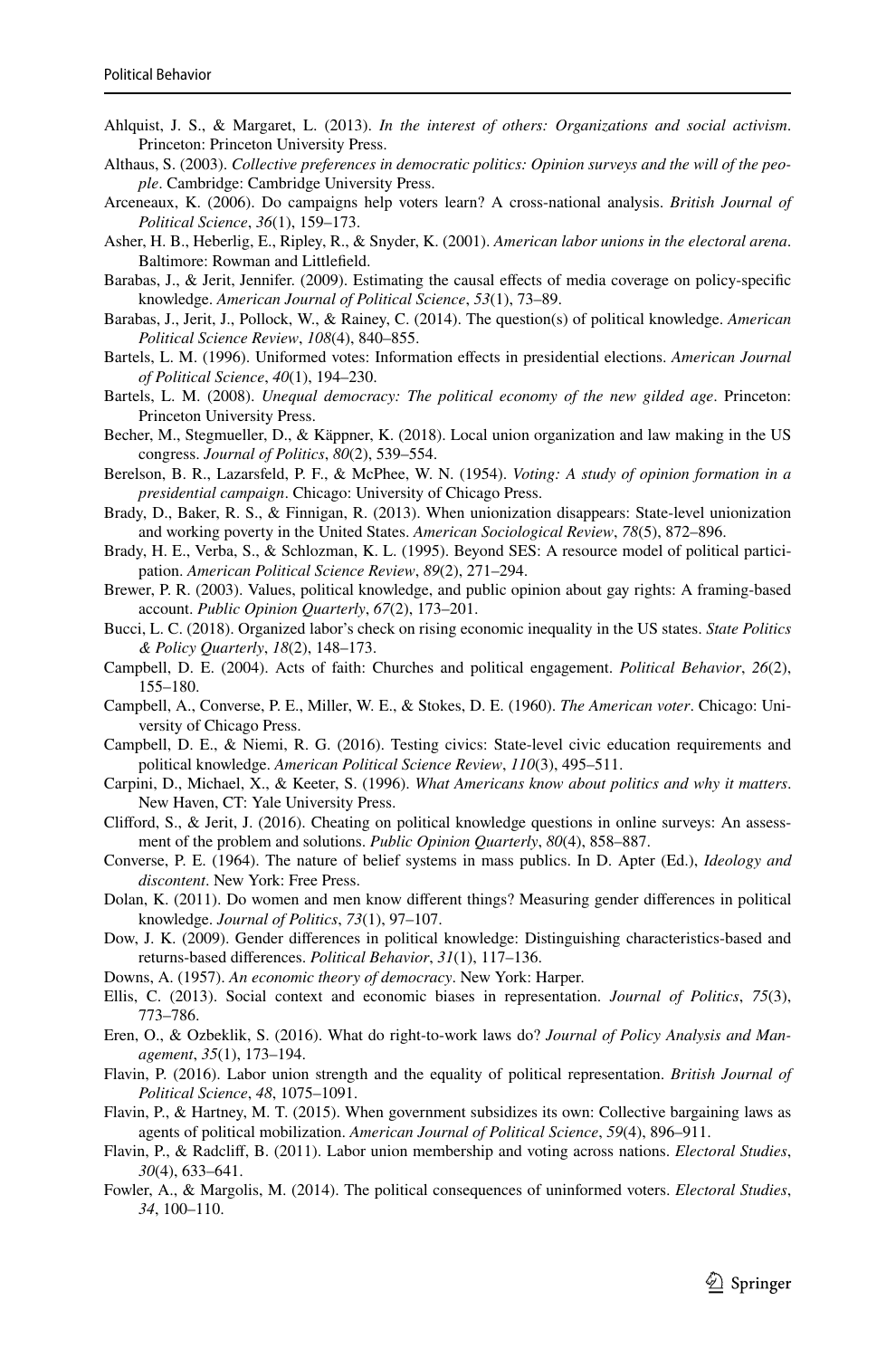- <span id="page-21-2"></span>Fraile, M., & Gomez, R. (2017). Why does Alejandro know more about politics than Catalina? Explaining the Latin American gender gap in political knowledge. *British Journal of Political Science*, *47*(1), 91–112.
- <span id="page-21-11"></span>Francia, P. L. (2006). *The future of organized labor in American politics*. New York: Columbia University Press.
- <span id="page-21-7"></span>Francia, P. L., & Bigelow, N. S. (2010). Polls and elections: What's the matter with the white working class? The efects of union membership in the 2004 presidential election. *Presidential Studies Quarterly*, *40*(1), 140–158.
- <span id="page-21-6"></span>Francia, P. L., & Orr, S. (2014). Labor unions and the mobilization of Latino voters: Can the dinosaur awaken the sleeping giant? *Political Research Quarterly*, *67*(4), 943–956.
- <span id="page-21-19"></span>Galston, W. A. (2001). Political knowledge, political engagement, and civic education. *Annual Review of Political Science*, *4*, 217–234.
- <span id="page-21-13"></span>Gelman, A., & King, G. (1993). Why are American presidential election campaign polls so variable when votes are so predictable? *British Journal of Political Science*, *23*(4), 409–451.
- <span id="page-21-22"></span>Gilens, M. (2001). Political ignorance and collective policy preferences. *American Political Science Review*, *95*(2), 379–396.
- <span id="page-21-24"></span>Goldfeld, M., & Bromsen, A. (2013). The changing landscape of US unions in historical and theoretical perspective. *Annual Review of Political Science*, *16*, 231–257.
- <span id="page-21-21"></span>Gomez, B. T., & Wilson, J. M. (2001). Political sophistication and economic voting in the American electorate: A theory of heterogeneous attribution. *American Journal of Political Science*, *45*(4), 899–914.
- <span id="page-21-1"></span>Highton, B. (2009). Revisiting the relationship between educational attainment and political sophistication. *Journal of Politics*, *71*(4), 1564–1576.
- <span id="page-21-25"></span>Hirsch, B. T., & Macpherson, D. A. (2003). Union membership and coverage database from the current population survey: Note. *Industrial and Labor Relations Review*, *56*(2), 349–354.
- <span id="page-21-14"></span>Holbrook, T. M. (2002). Presidential campaigns and the knowledge gap. *Political Communication*, *19*(4), 437–454.
- <span id="page-21-26"></span>Holger, R., Shulman, S., & Weiler, S. (2004). Right-to-work legislation, social capital, and variations in state union density. *The Review of Regional Studies*, *34*(1), 95–111.
- <span id="page-21-15"></span>Huckfeldt, R. (2001). The social communication of political expertise. *American Journal of Political Science*, *45*(2), 425–438.
- <span id="page-21-10"></span>Iversen, T., & Soskice, D. (2015). Information, inequality, and mass polarization: Ideology in advanced democracies. *Comparative Political Studies*, *48*(13), 1781–1813.
- <span id="page-21-20"></span>Jacobson, G. C. (1999). The efect of the AFL-CIO's 'Voter Education' campaigns on the 1996 house elections. *Journal of Politics*, *61*(1), 185–194.
- <span id="page-21-5"></span>Jerit, J. (2009). Understanding the knowledge gap: The role of experts and journalists. *Journal of Politics*, *71*(2), 442–456.
- <span id="page-21-3"></span>Jerit, J., & Barabas, J. (2016). Revisiting the gender gap in political knowledge. *Political Behavior*, *39*(4), 817–838.
- <span id="page-21-18"></span>Jerit, J., Barabas, J., & Bolsen, T. (2006). Citizens, knowledge, and the information environment. *American Journal of Political Science*, *50*(2), 266–282.
- <span id="page-21-16"></span>Jr, E., William, P., Hayes, A., Shah, D. V., & Kwak, Nojin. (2005). Understanding the relationship between communication and political knowledge: A model comparison approach using panel data. *Political Communication*, *22*, 423–446.
- <span id="page-21-4"></span>Jr, E., William, P., & Scheufele, D. A. (2000). Connecting news media use with gaps in knowledge and participation. *Political Communication*, *17*(3), 215–237.
- <span id="page-21-17"></span>Jr, E., William, P., & Thomson, T. (2006). Is it talking, Thinking, or both? A lagged dependent variable of political discussion efects on political knowledge? *Journal of Communication*, *56*(3), 523–542.
- <span id="page-21-12"></span>Kerrissey, J., & Schofer, E. (2013). Union membership and political participation in the United States. *Social Forces*, *91*(3), 895–928.
- <span id="page-21-8"></span>Kim, S. E., & Margalit, Y. (2017). Informed preferences? The impact of unions on workers' policy views. *American Journal of Political Science*, *61*(3), 728–743.
- <span id="page-21-23"></span>Kuklinski, J. H., Quirk, P. J., Jerit, J., Schwieder, D., & Rich, Robert F. (2000). Misinformation and the currency of democratic citizenship. *Journal of Politics*, *62*(3), 790–816.
- <span id="page-21-9"></span>Lamare, J. R. (2016). Union experience and worker policy: Legislative behavior in California, 1999–2012. *ILR Review*, *69*(1), 113–141.
- <span id="page-21-0"></span>Lau, R. R., Andersen, D. J., & Redlawsk, D. P. (2008). An exploration of correct voting in recent U.S. presidential elections. *American Journal of Political Science*, *52*(2), 395–411.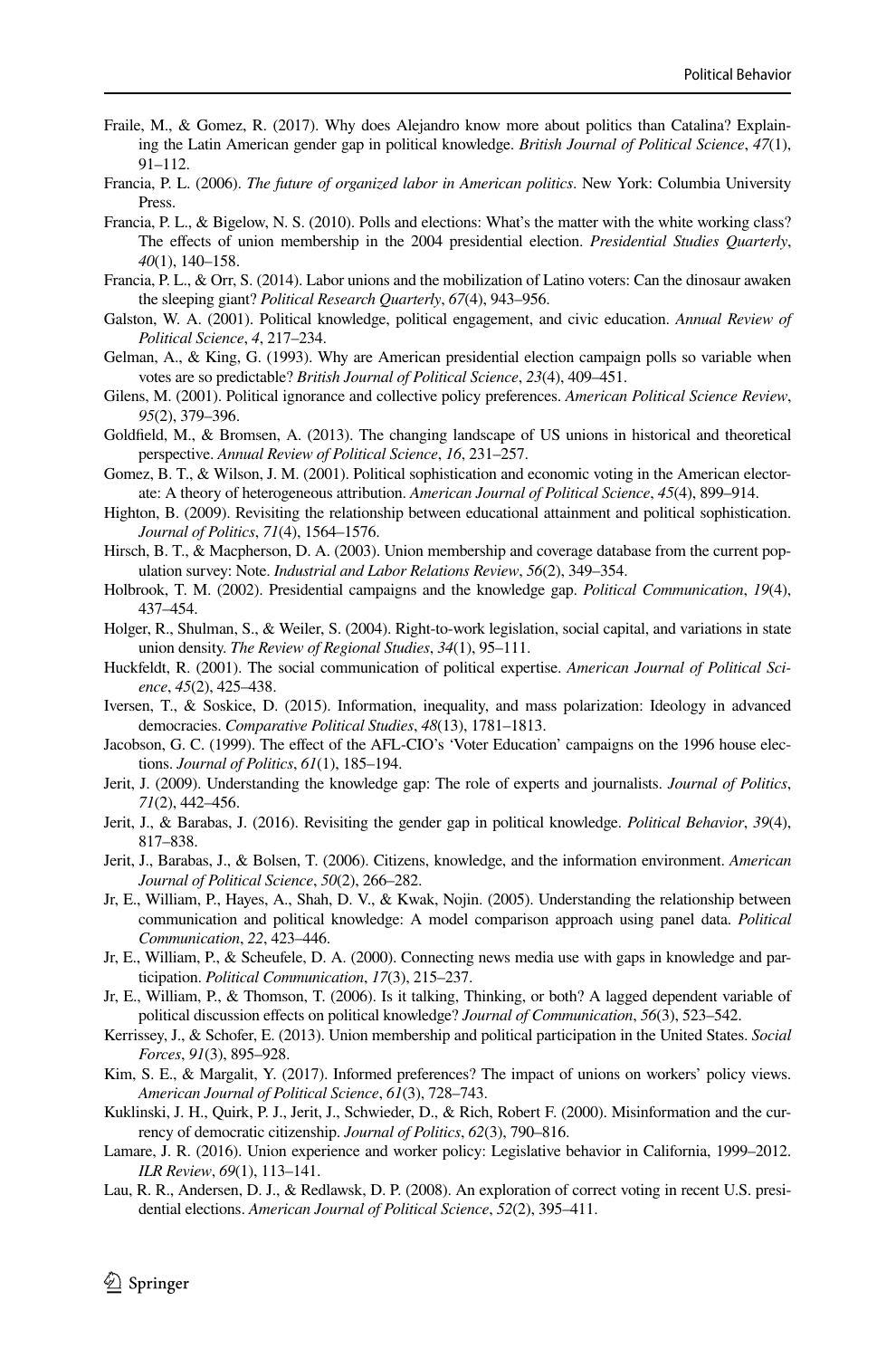- <span id="page-22-0"></span>Lau, R. R., Patel, P., Fahmy, D. F., & Kaufman, R. R. (2014). Correct voting across thirty-three democracies: A preliminary analysis. *British Journal of Political Science*, *44*(2), 239–259.
- <span id="page-22-22"></span>Lau, R. R., & Redlawsk, D. P. (2001). Advantages and disadvantages of cognitive heuristics in political decision making. *American Journal of Political Science*, *45*(4), 951–971.
- <span id="page-22-18"></span>Lau, R. R., & Redlawsk, D. P. (2006). *How voters decide: Information processing in election campaigns*. Cambridge: Cambridge University Press.
- <span id="page-22-5"></span>Leighley, J. E., & Nagler, J. (2007). Unions, voter turnout, and class bias in the US electorate, 1964–2004. *Journal of Politics*, *69*(2), 430–441.
- <span id="page-22-25"></span>Lupia, A. D. (1994). Shortcuts versus encyclopedias: Information and voting behavior in California insurance reforms. *American Political Science Review*, *88*(1), 63–76.
- <span id="page-22-26"></span>Lupia, A. D. (2016). *Uninformed: Why people seem to know so little about politics and what we can do about it*. Oxford: Oxford University Press.
- <span id="page-22-21"></span>Lupton, R. N., Myers, W. M., & Thornton, J. R. (2015). Political sophistication and the dimensionality of elite and mass attitudes. *Journal of Politics*, *77*(2), 368–380.
- <span id="page-22-16"></span>Luskin, R. C. (1990). Explaining political sophistication. *Political Behavior*, *12*(4), 331–361.
- <span id="page-22-11"></span>McClurg, S. D. (2006). The electoral relevance of political talk: Examining disagreement and expertise efects in social networks on political participation. *American Journal of Political Science*, *50*(3), 737–754.
- <span id="page-22-20"></span>Minchin, T. J. (2013). Labor is Back?: The AFL-CIO during the Presidency of John J. Sweeney, 1995–2009. *Labor History*, *54*(4), 393–420.
- <span id="page-22-3"></span>Mondak, J. J. (1995). Newspapers and political awareness. *American Journal of Political Science*, *39*(2), 513–517.
- <span id="page-22-1"></span>Mondak, J. J., & Anderson, M. R. (2004). The knowledge gap: A reexamination of gender-based diferences in political knowledge. *Journal of Politics*, *66*(2), 492–512.
- <span id="page-22-28"></span>Moore, W. J. (1998). The determinants and efects of right-to-work laws: A review of the recent literature. *Journal of Labor Research*, *19*(3), 445–469.
- <span id="page-22-6"></span>Mosimann, N., & Pontusson, J. (2017). Solidaristic unionism and support for redistribution in contemporary Europe. *World Politics*, *69*(3), 448–492.
- <span id="page-22-13"></span>Mutz, D. C., & Mondak, J. J. (2006). The workplace as a context for cross-cutting political discourse. *Journal of Politics*, *68*(1), 140–155.
- <span id="page-22-24"></span>Peffley, M., Knigge, P., & Hurwitz, J. (2001). A multiple values model of political tolerance. *Political Research Quarterly*, *54*(2), 379–406.
- <span id="page-22-10"></span>Peterson, D. A. M. (2009). Campaign learning and vote determinants. *American Journal of Political Science*, *53*(2), 445–460.
- <span id="page-22-27"></span>Popkin, S. L. (1991). *The reasoning voter: Communication and persuasion in presidential campaigns*. Chicago: University of Chicago Press.
- <span id="page-22-4"></span>Prior, M. (2005). News vs. entertainment: How increasing media choice widens gaps in political knowledge and turnout. *American Journal of Political Science*, *49*(3), 577–592.
- <span id="page-22-12"></span>Putnam, R. D. (2000). *Bowling alone: The collapse and revival of American community*. New York: Simon & Schuster.
- <span id="page-22-2"></span>Pérez, E. O. (2015). Mind the Gap: Why large group defcits in political knowledge emerge-and what to do about them. *Political Behavior*, *37*(4), 933–954.
- <span id="page-22-9"></span>Radclif, B., & Davis, P. (2000). Labor organization and electoral participation in industrial democracies. *American Journal of Political Science*, *44*(1), 132–141.
- <span id="page-22-7"></span>Radclif, B., & Saiz, M. (1998). Labor organization and public policy in the American states. *Journal of Politics*, *60*(1), 113–125.
- <span id="page-22-19"></span>Rainey, C. (2014). Arguing for a negligible efect. *American Journal of Political Science*, *58*(4), 1083–1091.
- <span id="page-22-14"></span>Ronald, L. D. L., & Huckfeldt, R. (1998). Social capital, social networks, and political participation. *Political Psychology*, *19*(3), 567–584.
- <span id="page-22-29"></span>Rosenfeld, J. (2014). *What unions no longer do*. Cambridge: Harvard University Press.
- <span id="page-22-15"></span>Rosenstone, S. J., & Hansen, J. M. (1993). *Mobilization, participation, and American democracy*. Chicago: University of Chicago Press.
- <span id="page-22-8"></span>Schlozman, K. L., Verba, S., & Brady, H. E. (2012). *The unheavenly chorus: Unequal political voice and the broken promise of American democracy*. Princeton: Princeton University Press.
- <span id="page-22-17"></span>Smith, A. E. (2016). Talking it out: Political conversation and knowledge gaps in unequal urban contexts. *British Journal of Political Science*, *48*, 407–425.
- <span id="page-22-23"></span>Sniderman, P. M., Brody, R., & Tetlock, P. E. (1991). *Reasoning about politics: Explorations in political psychology*. Cambridge: Cambridge University Press.